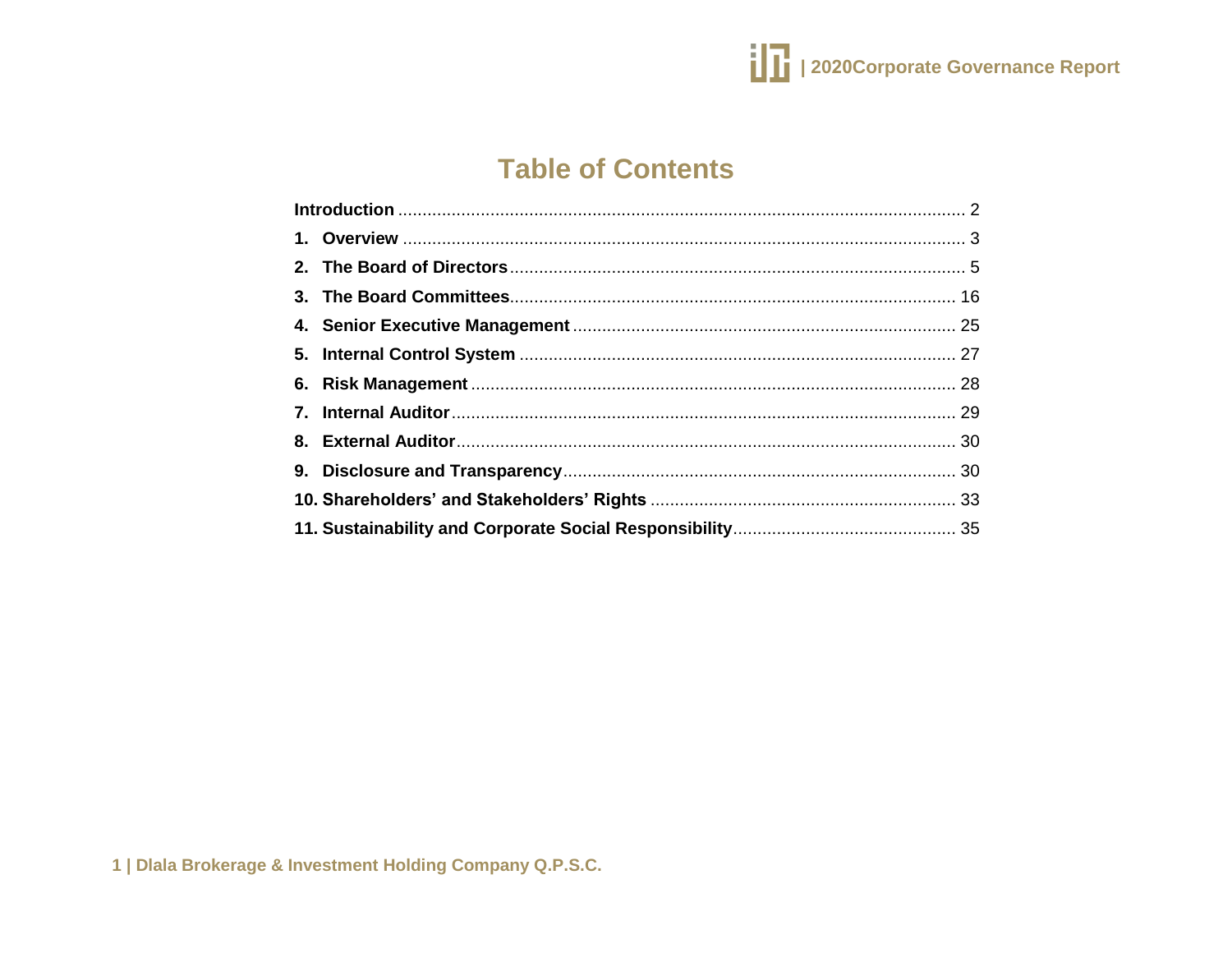

## <span id="page-1-0"></span>**Introduction**

Dlala Brokerage & Investment Holding (hereinafter referred to as "Dlala Holding", the "Company") is committed to applying the Governance Code for Companies & Legal Entities Listed on the Main Market (the "Code") issued by the Qatar Financial Market Authority ("QFMA"). The development of corporate governance standards to achieve best practices of good governance is one of the priorities of the Board of Directors and Senior Executive Management of Dlala Holding. The Company continuously enhance and improve its governance principles and framework for the benefit of its current and potential shareholders and stakeholders. The current Corporate Governance framework of the Company involves maintaining a good relationship between the board of directors and Senior Executive Management with the shareholders, stakeholders and the community.

In order to ensure the continuous enhancement and improvement of the Corporate Governance Framework, the following were ensured to be in place:

- $\triangleright$  Equal treatment amongst the shareholders of the Company
- $\triangleright$  Enhancing transparency and disclosure over material matters regarding the Company
- $\triangleright$  Compliance with the rules of relevant and applicable laws and regulations issued by the authorities
- $\triangleright$  Avoiding combination of roles of the Chairman and Executive Management.

This report was prepared in line with the QFMA's Code and considered Dlala Holding's efforts to comply with the QFMA's Code requirements and other relevant authorities.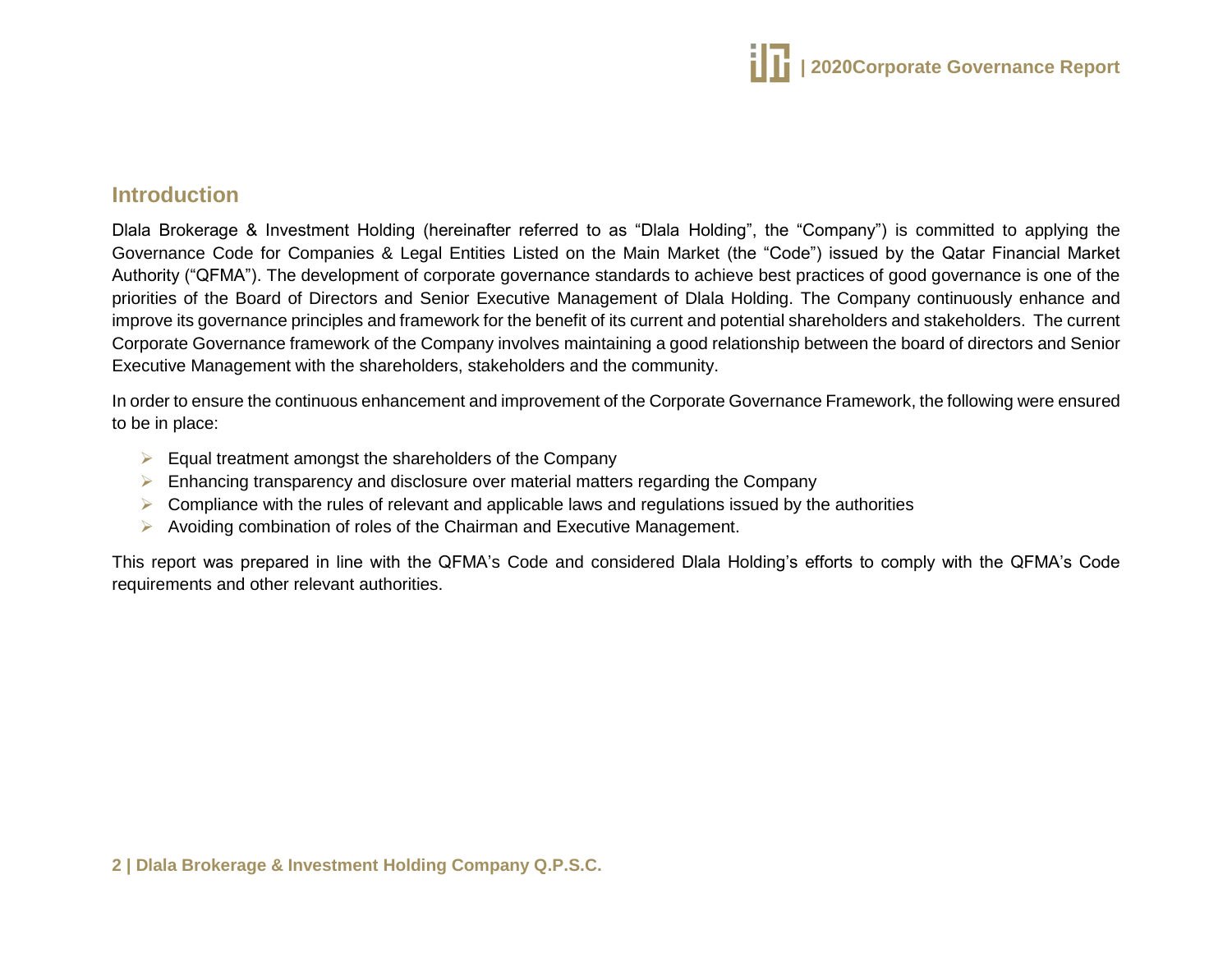

## <span id="page-2-0"></span>**1. Overview**

Dlala Holding has developed a Corporate Governance Charter, which is regularly reviewed to ensure its alignment with the QFMA's Corporate Governance Code, published in the Company's website. This Charter defines the corporate governance structure and responsibilities of the Board members and Senior Executive Management. This is also used by external users such as the shareholders, investors and other stakeholders to understand application of the corporate governance processes.

For the past several years, Dlala Holding has undertaken the following enhancements and improvements in order to ensure its full compliance with the QFMA requirements:

#### **Developed Governance Policy Documents**

In 2018, the Company has developed the following governance policies:

- 1. Related Party transactions policy
- 2. Disclosure policy
- 3. Insider's trading policy
- 4. Dividend distribution policy
- 5. Board Induction and Training
- 6. Performance assessment for Board and Executive Management
- 7. Remuneration Policy
- 8. Nomination Policy

#### **Engaged with external consultant to ensure effective Internal Control over Financial Reporting**

As explained in section 5 (Internal Control System) of this report, the Company has engaged an external consultant to assist on the implementation of internal control over financial reporting. This is in line with the Article 20 of the QFMA's Corporate Governance Code.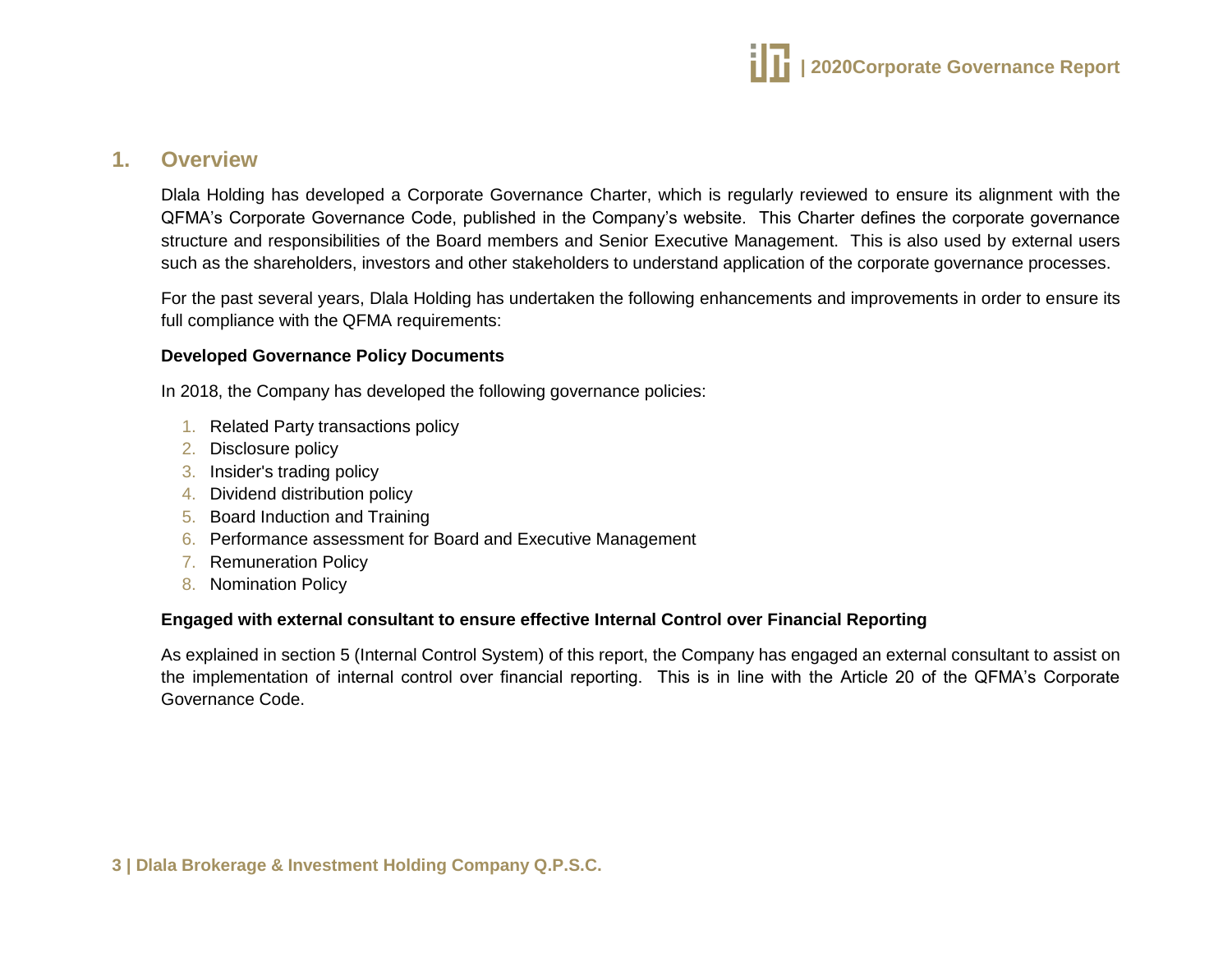

## **1.1 Conclusion**

Dlala Holding, represented by the Board of Directors and Senior Executive Management, is focused on continuously enhancing its corporate governance practices. The good governance practices is achieved by establishing the principles of transparency, responsibility acknowledgment, and justice and equality as per QFMA's regulation.

As highlighted within this report, the Company has undertaken procedures to strengthen its governance system. The Management of the Company also continues to update its internal policies and procedures to ensure its commitment to apply the requirements of governance in the business activities.

In conclusion, Dlala Holding confirms its commitment to the requirements of the QFMA's Corporate Governance Code, in order to maintain the stability and growth of the company and to gain the confidence and trust of its shareholders and other stakeholders. The Company will also continue to enhance its adherence to the Corporate Governance Code.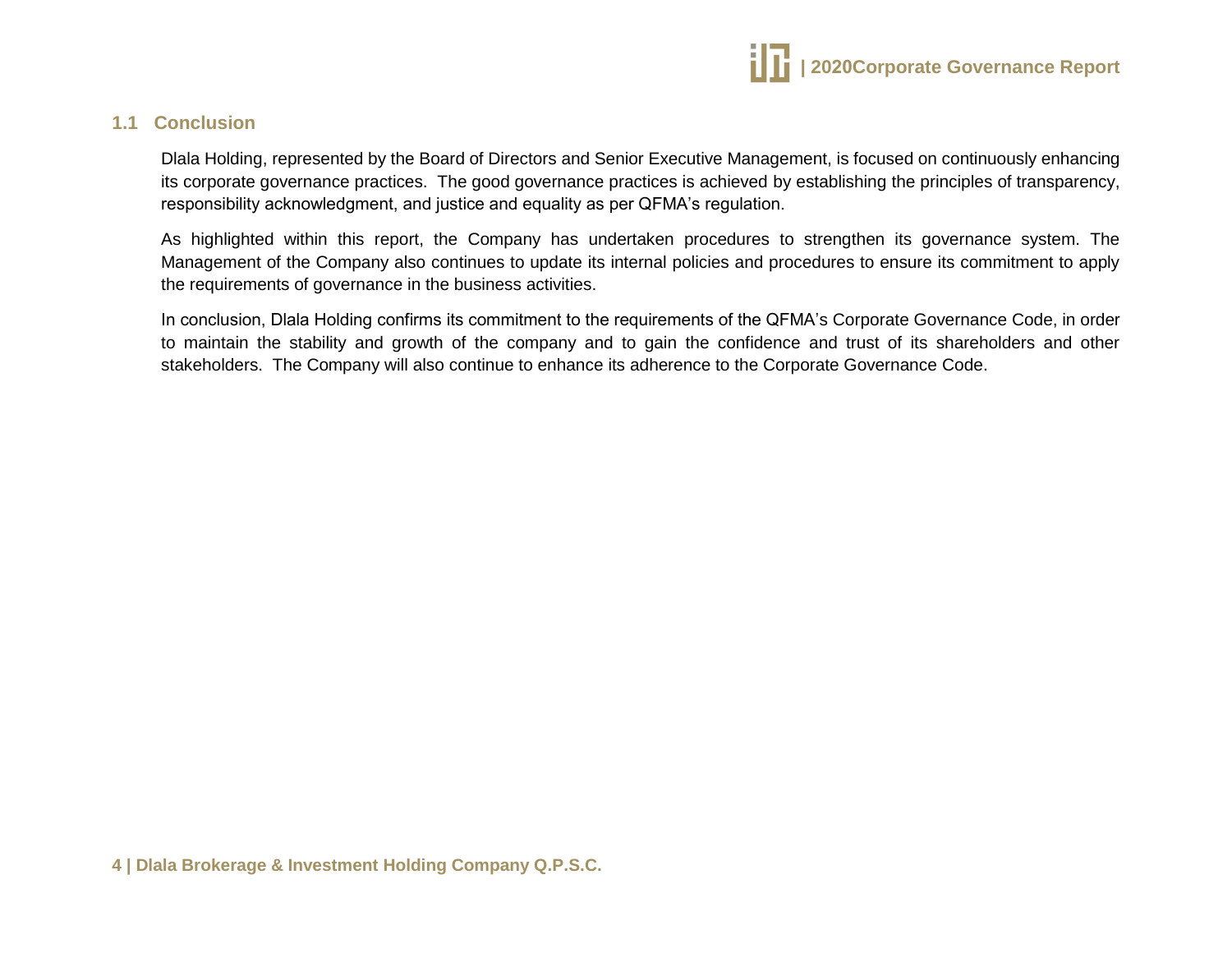

## <span id="page-4-0"></span>**2. The Board of Directors**

In order to achieve an effective corporate governance, there should be clear understanding on the respective duties and responsibilities of the Board, management and shareholders, and their relationships with each other, and their relationship with other stakeholders. This section focuses on the Board of Directors.

#### **2.1 Board Composition**

As per the Articles of Association, there should be nine (9) members of the Board elected for membership of three (3) years. Three (3) of the representatives shall come from the founders and the remaining members elected from the other shareholders. Moreover, one-third (1/3) should be independent members and majority are non-executive member. A seat or more may be allocated to represent the minority and another to represent the company employees.

During the General Assembly on 3 june 2020, nine (9) members were elected which are composed of the following:

- Six (6) representatives from the private sectors:
	- 1. Mr. Abdullah Jasim Al Darwish
	- 2. Mr. Yousef Abdel-Rahman Al-Khulaifi (representative of Investment Fund of Qatari Armed Forces)
	- 3. Mr. Ali Hussein Al-Sada
	- 4. Mr. Faisal Ahmed Ali Al-Sada
	- 5. Mr. Farhood Hadi Al-Hajri
	- 6. Mr. Muhammad Sami Abu Sheikha
- Three (3) of representatives from the following founders:
	- One (1) from Pension Fund of the General Retirement & Social Insurance Authority; Mrs. Moza Mohammed Al-Sulaiti
	- Two (2) from Qatar Investment Authority, Mr. Tamim Hamad Al-Kuwari, and Mr. Khaled Youssef Al-Subaie

On June 15, 2020, the Board of Directors elected Mr. Abdullah Jassim Al-Darwish as Chairman of the Board of Directors and Mr. Yousef Abdul Rahman Al-Khulaifi as Vice Chairman.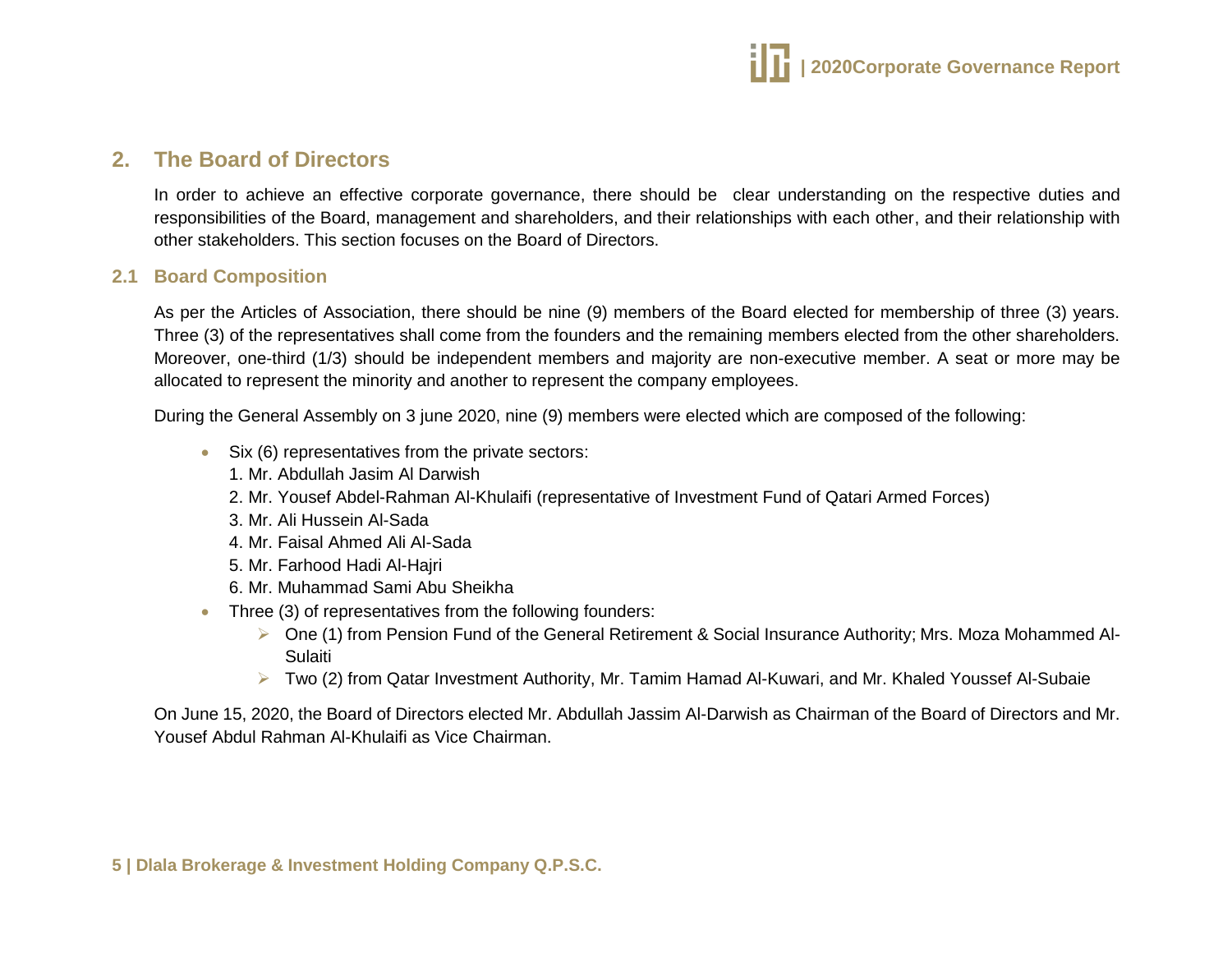The table below summarizes the current composition of the Dlala Holding Board of Directors as at 31 December 2020:

| No.            | <b>Board Member</b>                                                                                                                                   | <b>Position</b> | Non-<br><b>Executive</b> | Independent  | % of Shares<br><b>Personally</b><br><b>Owned</b> | % of Shares<br><b>Owned by</b><br><b>Company</b><br><b>Represented</b> |
|----------------|-------------------------------------------------------------------------------------------------------------------------------------------------------|-----------------|--------------------------|--------------|--------------------------------------------------|------------------------------------------------------------------------|
|                | Mr. Abdullah Jassim Al-Darwish                                                                                                                        | Chairman        | $\checkmark$             | $\checkmark$ | %0.18                                            |                                                                        |
| $\overline{2}$ | Mr. Yousef Abdulrahman Al Khailifi<br>(representative of Investment Fund of                                                                           | Vice Chairman   |                          | $\infty$     |                                                  | 5%                                                                     |
|                | <b>Qatari Armed Forces)</b>                                                                                                                           |                 |                          |              |                                                  |                                                                        |
| 3              | Mr. Mohammed Sami Abu Sheikha                                                                                                                         | Member          |                          | ✓            | 0.18%                                            |                                                                        |
| 4              | Mr. Ali Hussein Al-Sada                                                                                                                               | Member          | $\checkmark$             | x.           | 5%                                               |                                                                        |
| 5              | Mr. Faisal Ahmed Ali Al-Sada                                                                                                                          | Member          |                          | $\checkmark$ | 0.18%                                            |                                                                        |
|                | Mr. Farhood Hadi Al-Hajri                                                                                                                             | Member          |                          | ✓            | %0.18                                            |                                                                        |
| 6              | Mrs. Moza Bint Mohamed Al Sulaiti<br>(representative of Pension Fund of the<br><b>General Retirement &amp; Social Insurance</b><br><b>Authority</b> ) | Member          |                          |              |                                                  | 4.85%                                                                  |
| $\overline{7}$ | Mr. Khalid Yousef Al-Subeai<br>((representative of Qatar Investment)<br><b>Authority)</b>                                                             | Member          |                          |              |                                                  | 1.72%                                                                  |
| 8              | Mr. Tamim Hamad Al-Kawari<br>(representative of Qatar Investment<br><b>Authority)</b>                                                                 | Member          |                          |              |                                                  | 1.72%                                                                  |

Below are the profiles of the board members and which Committee they are a member:

#### **Mr. Abdullah Jassim Al-Darwish**

#### *(Chairman of the Board)*

- A businessman
- • Holds a Bachelor of Architecture from the State of Carolina, USA
- • Founder and Chairman of the Board of Directors of Al-Freej Group
- Chairman of the Executive Committee of Dlala Brokerage and Investment Holding Company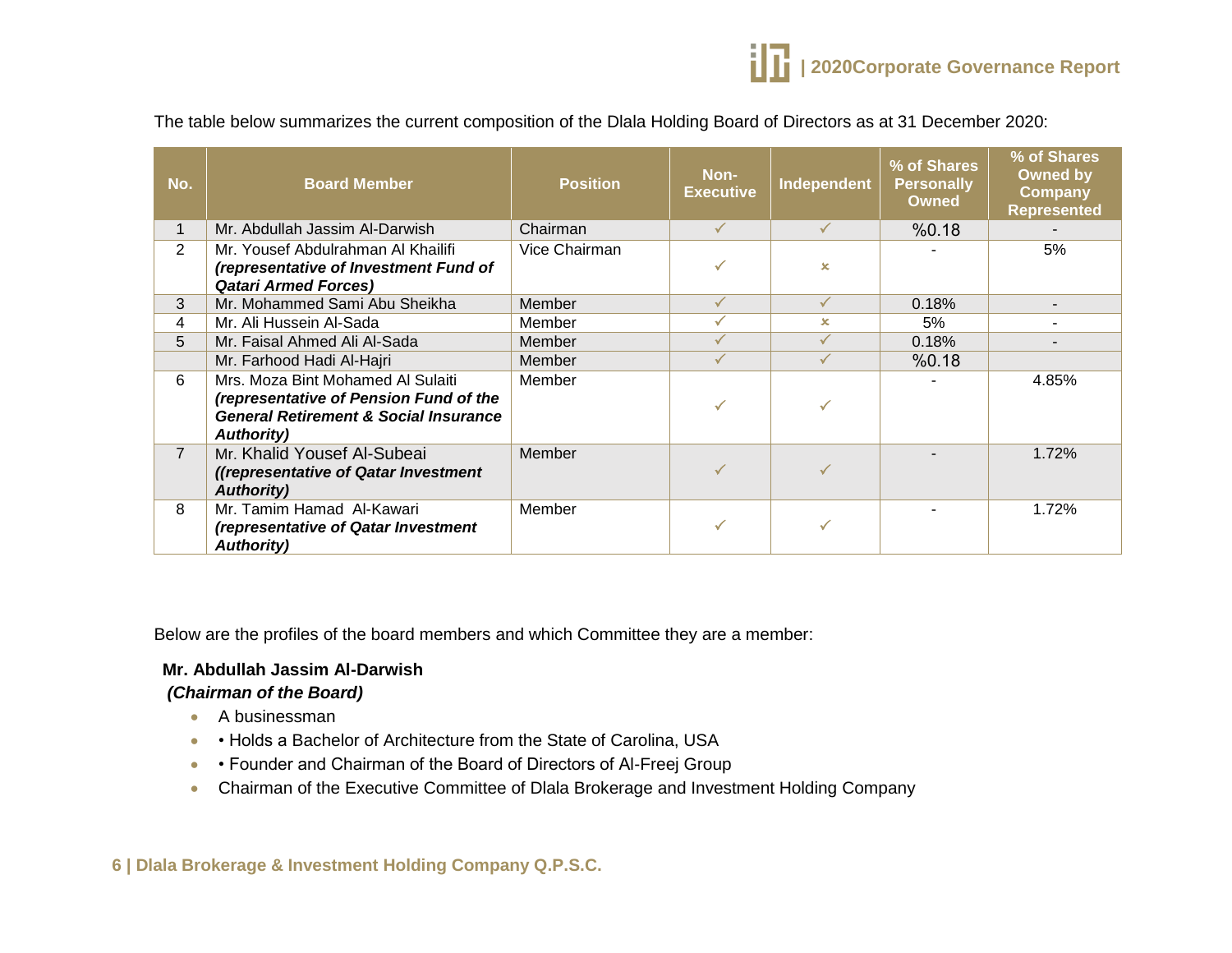#### **Mr. Yousef Abdulrahman Al Khailifi**

#### *(Vice Chairman of the Board)*

- Has completed Bachelor of Science in Business Administration in Temple University, Philadelphia, USA.
- He held positions such as Portfolio Manager in Barzan Holding, Head of Strategic Investment in the Ministry of Defence, Acting Head of Risk Management in the Qatar Central Bank.
- He is Chairman of the Nomination, Remuneration and Governance Committee of Dlala Holding.

## **Mr. Farhood Hadi Al-Hajri**

#### *(Board Member)*

- Holds a Bachelor of Science from Qatar University in 2000
- Holds an MBA from Jadara University, Jordan, in 2019
- Adviser at the Ministry of Municipality
- Member of the Board of Directors and Audit Committee of Widam Company.
- Chairman of the Audit Committee of Dlala Brokerage and Investment Holding Company.

## **Mr. Ali Bin Hussain Al-Sada**

#### *(Board Member)*

- Has completed Bachelor in Islamic Sciences in Qatar University
- Has extensive experience in the financial sector.
- As a businessman, he is managing diverse investments
- A board member and member of the Executive Committee of Qatar National Bank since 1998. He is a member of the Board of Directors of Qatar Navigation Company (QSC) and a member of the Board of Directors of Halul Marine Services LLC, which is wholly owned by Qatar Navigation, and is a member of the Board of Directors of many companies outside the State of Qatar in the UAE, Bahrain and Syria.
- Member of the Nomination, Remuneration and Governance Committee of Dlala Brokerage and Investment Holding Company.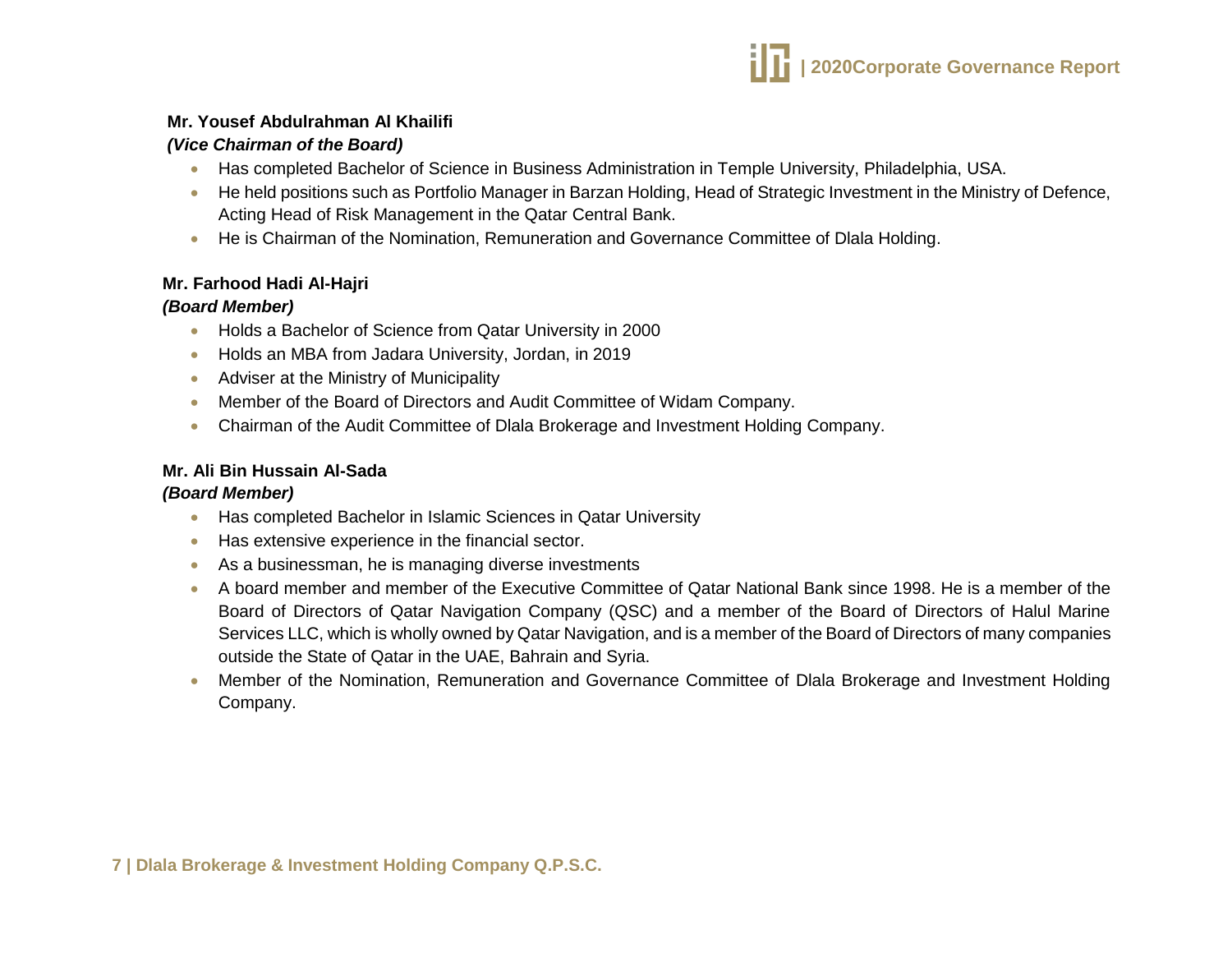#### **Mr. Faisal Ahmed Ali Al-Sada**  *(Board Member)*

- A businessman
- Holds a BA in Sociology from Qatar University
- General Manager of Dar Al Baraka Trading and Contracting Company
- Member of the Executive Committee of Dlala Brokerage and Investment Holding Company

## **Mr. Muhammad Sami Abdullah Salim Abu Sheikha**

## **(Board Member)**

- Holds a Bachelor's degree in Business Administration from the Arab Academy for Technological Sciences from Egypt
- **•** Previously held the position of Head of Private Banking Services at the Commercial Bank of Qatar
- Member of the Audit Committee of the Dlala Brokerage and Investment Holding Company

## **Mrs. Moza Bint Mohamed Al Sulaiti**

## *(Board Member)*

- She holds a Master's degree in Banking and Finance from Salford University in the United Kingdom.
- Has completed Bachelor of Science in Economic and Management (major in Accounting) in Qatar University.
- Mrs. Moza Al-Sulaiti is currently the Director of the Planning and Research Unit / Director of the Fund Accountancy Office at the Public Authority for Pensions and Social Security since 2009. Prior to that, she worked in the Audit Bureau since 1993 and participated in many economic and investment forums and conferences in the State of Qatar.
- Member of the Executive Committee and the Audit Committee of the Dlala Brokerage and Investment Holding Company..

# **Mr. Khalid Yousef Al-Subeai**

## *(Board Member)*

- Holds a Bachelor's degree in Finance from the University of Arizona
- Holding various positions in the financial sector in the State of Qatar
- CEO of Barwa Bank since 2014
- Member of the Nomination, Remuneration and Governance Committee, Dlala Brokerage and Investment Holding Company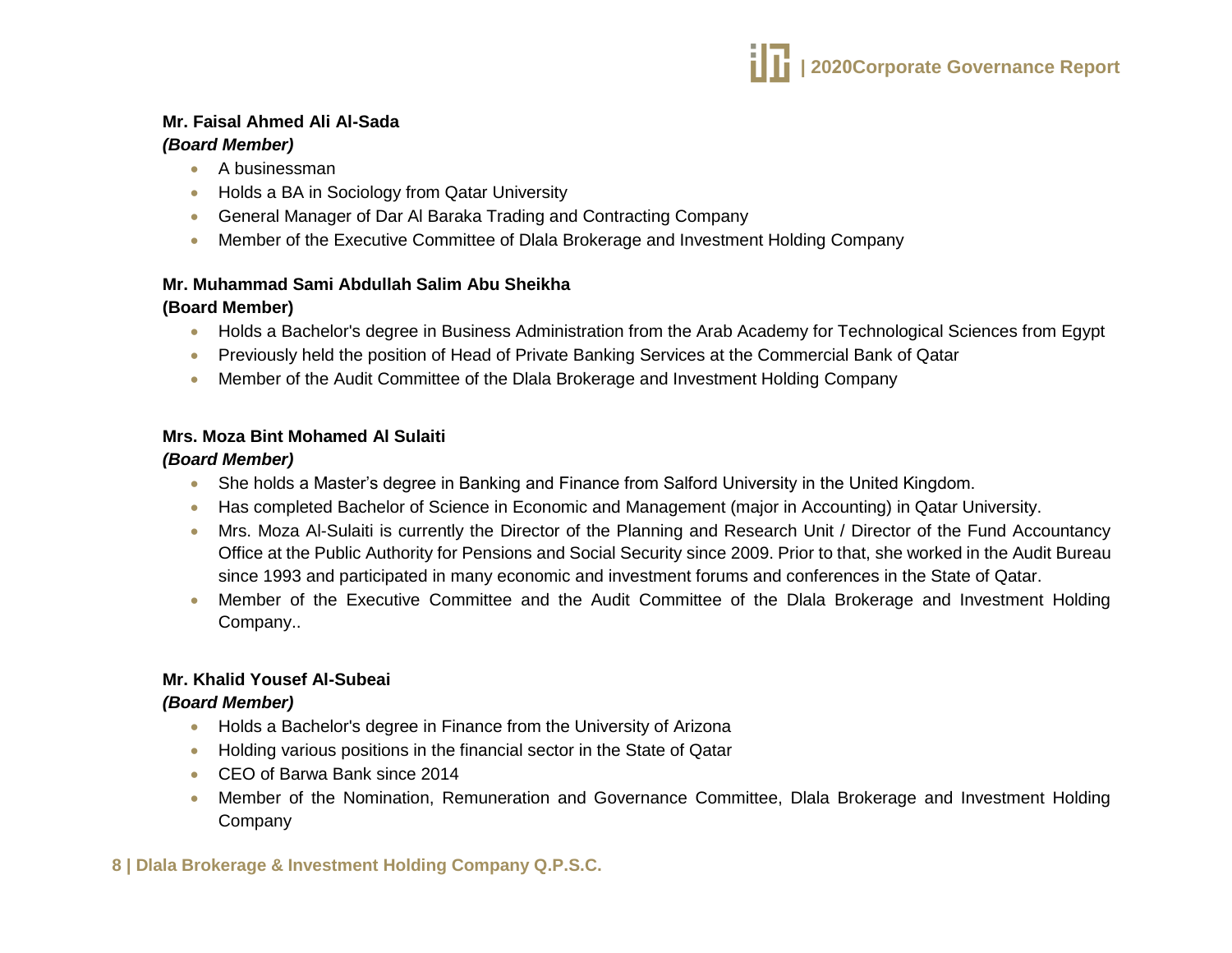

#### **Mr. Tamim Hamad Al-Kawari**

#### *(Board Member)*

- He holds an MBA from the American University
- Bachelor degree in Business Administration from George and Washington University
- Worked in the field of banking and business development
- CEO of QInvest Group since 2012
- Member of the Nomination, Remuneration and Governance Committee, Dlala Brokerage and Investment Holding Company

## **2.2 Board Term & Renewal**

During the General Assembly meeting held on 3 june 2020, nine (9) members were elected, of which three (3) are from the founders. The term of the current Board will expire at the end of fiscal year 2022.

#### **Board Meetings**

In accordance with the provisions of the Companies Law No. (11) for the year 2015, QFMA's Law No. (5) Of 2016, and the Company's Articles of Association, the Board of Directors shall convene upon the invitation of the Chairman, or Vice-Chairman in case of Chairman's absence. The Chairman may call the Board for the meeting upon a request by at least two of its members. The number of meetings should not be less than six meetings during the fiscal year. The meeting of the Board shall not be valid unless attended by half of the members, including the Chairman or the Vice-Chairman, and may not exceed three months without convening the Board meeting. The Board of Directors shall meet in the Company's headquarters and may meet outside its headquarters.

The Board members of Dlala Holding must attend meetings regularly, and any absent member may, by written request, delegate any Board member to represent him in attendance and voting, in which case the representing Board member shall have two votes. A Board member cannot represent more than one member.

The invitation, accompanied with the agenda, shall be sent to each member at least one week prior to the meeting date. Each Board member shall be entitled to add an item or more to the agenda.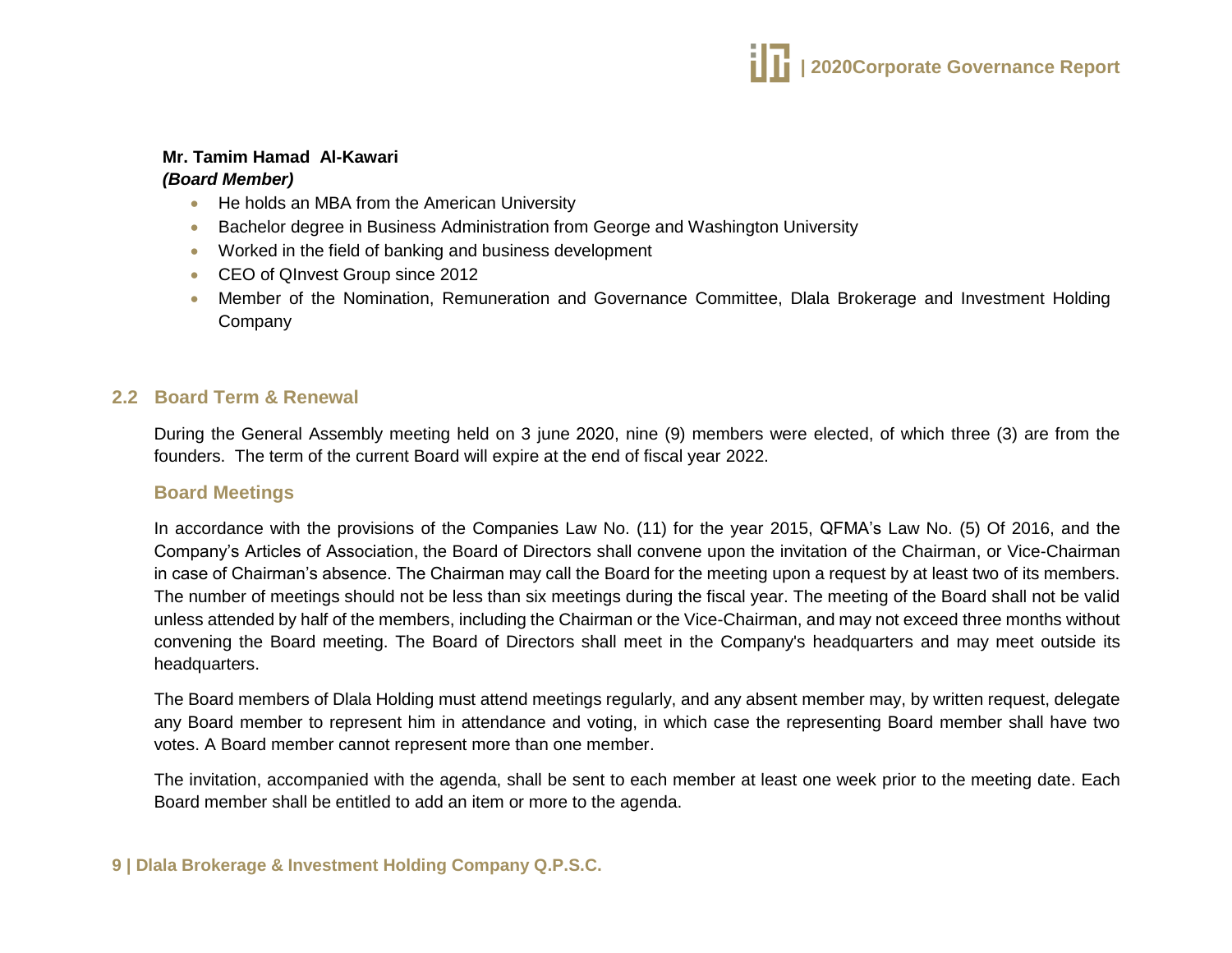

During the fiscal year 2020, the Board has met six (6) times in order to ensure that it is adequately fulfilling its roles and responsibilities.

The following summarizes the Board meetings conducted:

| No.            | <b>Board Member</b>                                                                                                                               | <b>Meeting</b><br><b>No. 1</b> | <b>Meeting</b><br><b>No. 2</b> | <b>Meeting</b><br><b>No. 3</b> | <b>Meeting</b><br><b>No. 4</b> | <b>Meeting</b><br><b>No. 5</b> | <b>Meeting</b><br><b>No. 6</b> |
|----------------|---------------------------------------------------------------------------------------------------------------------------------------------------|--------------------------------|--------------------------------|--------------------------------|--------------------------------|--------------------------------|--------------------------------|
| 1              | Mr. Abdullah Jassim Al-Darwish                                                                                                                    | 冈                              | ✓                              | $\checkmark$                   | ✓                              | ✓                              | $\checkmark$                   |
| $\overline{2}$ | Mr. Yousef Abdulrahman Al Khailifi (representative of<br><b>Investment Fund of Qatari Armed Forces)</b>                                           | ✓                              | ✓                              | $\checkmark$                   | $\checkmark$                   | ✓                              | $\infty$                       |
| 3              | Mr. Ali Bin Hussain Al-Sada                                                                                                                       | ✓                              | $\checkmark$                   | $\checkmark$                   | $\checkmark$                   | $\checkmark$                   | ✓                              |
| $\overline{4}$ | Mr. Farhood Hadi Al-Hajri                                                                                                                         | 冈                              | ✓                              | $\checkmark$                   | $\checkmark$                   | ✓                              |                                |
| 5              | Mr. Faisal Ahmed Al-Sada                                                                                                                          | 冈                              | ✓                              | $\checkmark$                   | ✓                              | ✓                              | ✓                              |
| 6              | Mr. Mohammed Sami Abu Sheikha                                                                                                                     | 区                              | ✓                              | $\checkmark$                   |                                | ✓                              |                                |
| $\overline{7}$ | Mrs. Moza Bint Mohamed Al Sulaiti (representative of<br><b>Pension Fund of the General Retirement &amp; Social</b><br><b>Insurance Authority)</b> |                                | ✓                              | $\checkmark$                   | ✓                              | ✓                              |                                |
| 8              | Mr. Tamim Hamad Al-Kawari (representative of Qatar<br><b>Investment Authority)</b>                                                                | $\checkmark$                   | $\checkmark$                   | $\checkmark$                   | $\sqrt{2}$                     | $\infty$                       |                                |
| 9              | Mr. Khalid Yousef Al-Subeai (representative of<br><b>Qatar Investment Authority)</b>                                                              |                                | ✓                              | $\checkmark$                   | $\checkmark$                   | ✓                              |                                |
| 10             | H.E. Sheikh Suhaim Khalid Al Thani                                                                                                                | ✓                              | $\infty$                       | $\infty$                       | $\infty$                       | $\infty$                       | $\circ$                        |
| 11             | H.E. Abdulrahman Hamad Al Thani                                                                                                                   | $\mathbf x$                    | $\infty$                       | $\circ$                        | $\infty$                       | $\infty$                       | $\infty$                       |
| 12             | Mr. Ahmed Mohammed Al-Asmakh                                                                                                                      | ✓                              | $\infty$                       | $\circ$                        | $\infty$                       | $\infty$                       | $\infty$                       |

#### **Legend:**

- $\checkmark$  Present
- Absent
- $\boxtimes$  Not yet a member
- $\otimes$  Replaced, with a request coming from the Authority from which he represents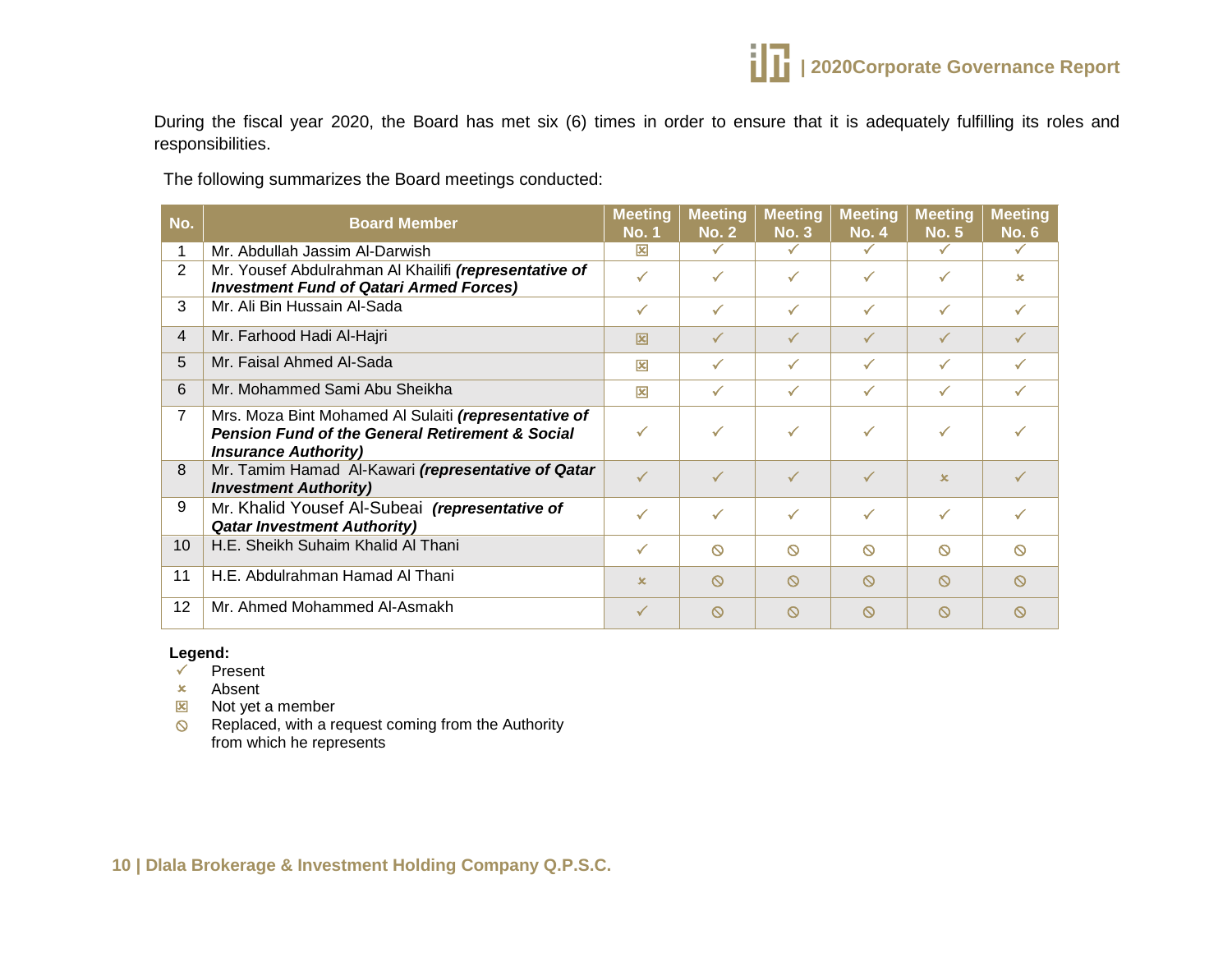## **2.3 Board Remunerations**

The Company has developed a Remuneration Policy approved by the Board in 2019, which outlines how the remuneration of the Board members is determined and allocated. In accordance with the applicable laws and regulations such as the Commercial Companies Law and QFMA requirement, the Company adopted the remuneration policy of the Board members in line with the said regulations.

Refer to the financial statements for the allowances received by the board members during the fiscal year 2020

## **2.4 Prohibition of Combining Positions**

Following the election of the Board of Directors, the Board met and elected from among its members the Chairman and the Vice Chairman for one year. In accordance with the Article 7 of the QFMA's Corporate Governance Code, none of the Board members occupies the position of a Chairman or a Vice Chairman of more than two companies that have their headquarters located in the State of Qatar. In addition, none of the Board members is a member of more than three companies whose main centers are in the State of Qatar, and not a Managing Director in more than one Company located in the State of Qatar; and, none of the members combined two memberships of two companies exercising homogenous activity.

It is also prohibited to combine the position of the Chairman with any other executive position in the Company. The Chairman shall not to be a member of any of the Board committees set out in this Code.

For fiscal year 2019, the Chairman and the members of the Board provided acknowledgment that none of them combined the prohibited positions according to the regulatory requirements, and the Company obtains the acknowledgement annually. The Board Secretary maintains such acknowledgment in the file.

#### **2.5 Duties of the Board Chairman**

The Chairman is primarily responsible for ensuring the proper management of the Company in an effective and productive manner and working to achieve the interest of the Company, partners, shareholders, and stakeholders. The following are the duties and responsibilities:

- 1. Ensuring that the Board discusses all the main issues in an efficient and timely manner;
- 2. Approving the agenda of the Board meeting taking into consideration any matter proposed by any other Board member;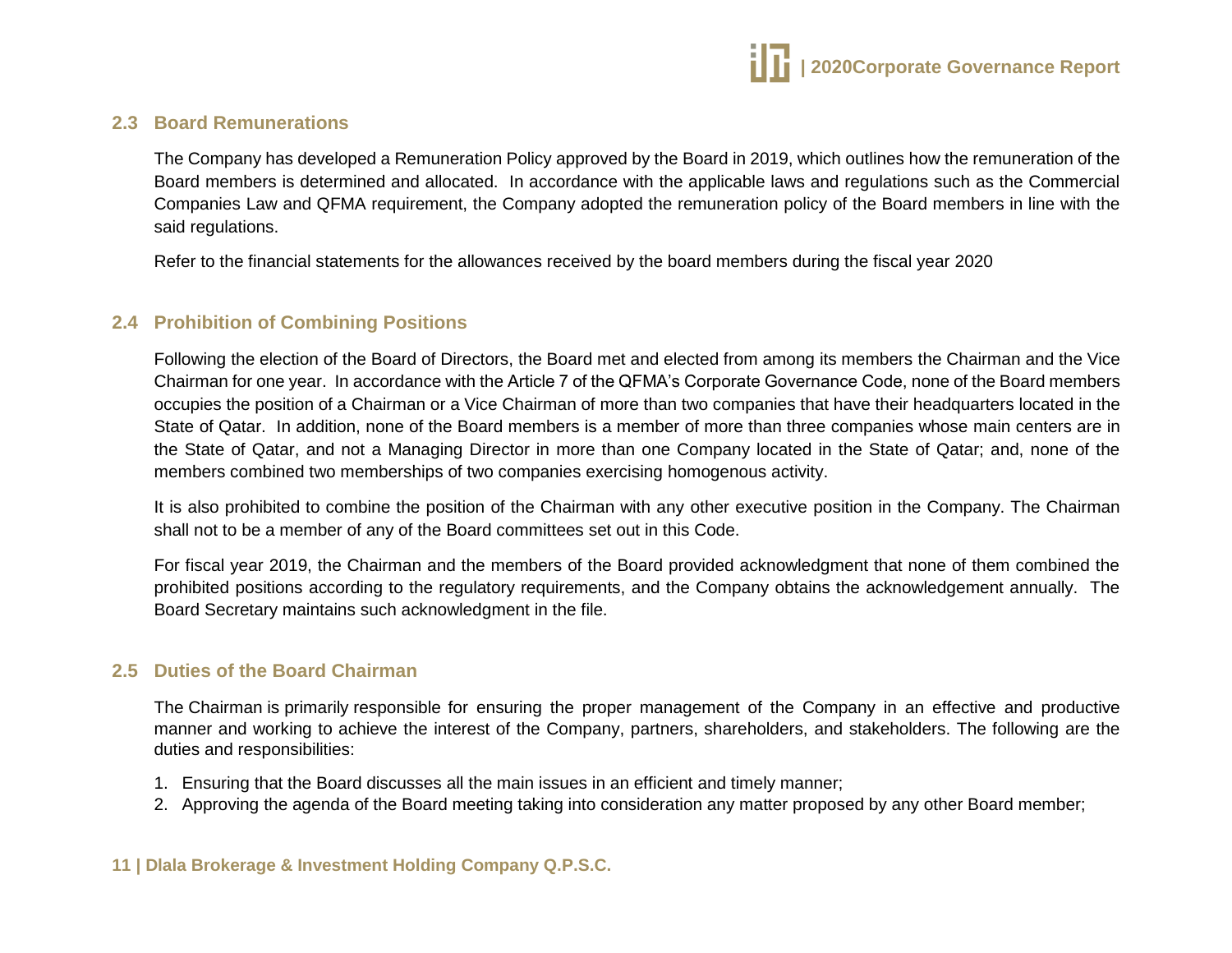- 3. Encouraging all Board members to collectively and effectively participate in dealing with the Board affairs for ensuring that the Board is working with its responsibilities to achieve the best interest of the Company;
- 4. Making available for the Board Members all data, information, documents and records of the Company, and of the Board and its committees.
- 5. Creating effective communication channels with shareholders and making their opinions heard to the Board;
- 6. Allowing effective participation of the Non-Executive Board Members in particular and promoting constructive relations between Executive and Non-Executive Board Members; and
- 7. Keeping the members constantly informed about the implementation of the provisions of the QFMA Corporate Governance Code, the Chairman may authorize Audit Committee or other committee in this mission.

## **2.6 Board Members responsibilities**

The Board has prepared a Board Charter that outlines its responsibilities, duties as well as its functions. The Charter also includes the responsibilities of the Chairman of the Board and other relevant items required by the QFMA, published in the website of the Company. The Board Charter aims to make the Company's corporate governance system more transparent, understandable and accessible to all shareholders.

The responsibilities of the Board members as set out in the Charter includes, but not limited, to the following:

- 1. Develop the company strategy (including objectives, vision, mission, goals, strategies and strategic plans) and monitor the management's implementation of that strategy.
- 2. Appointing and dismissing the CEO of the company, determining the duration of his service, his salary, his remuneration and the control of his performance compared to the objectives set.
- 3. Approve the appointment and dismissal of the Board Secretary and the Senior Executive Members (as requested).
- 4. The Board is responsible for ascertaining the formation of the Board as stipulated in the Company's Bylaws and in accordance with the requirements of other relevant legislations, including the Corporate Governance System issued by Qatar Financial Markets Authority (including the Board of Directors) And that at least one-third of the Board shall be composed of independent members, provided that the majority of the members of the Board are composed of non-executive members. Nominations for membership of the Board shall be carried out in accordance with the guidelines for financial solvency and adequacy contained in the Corporate Governance Regulations The listing of terms and conditions that ensure that shareholders will receive information prior to the voting process in respect of candidates to be members of the Ijara Board, the voting process for board members' election and the procedures for the dismissal of board members, including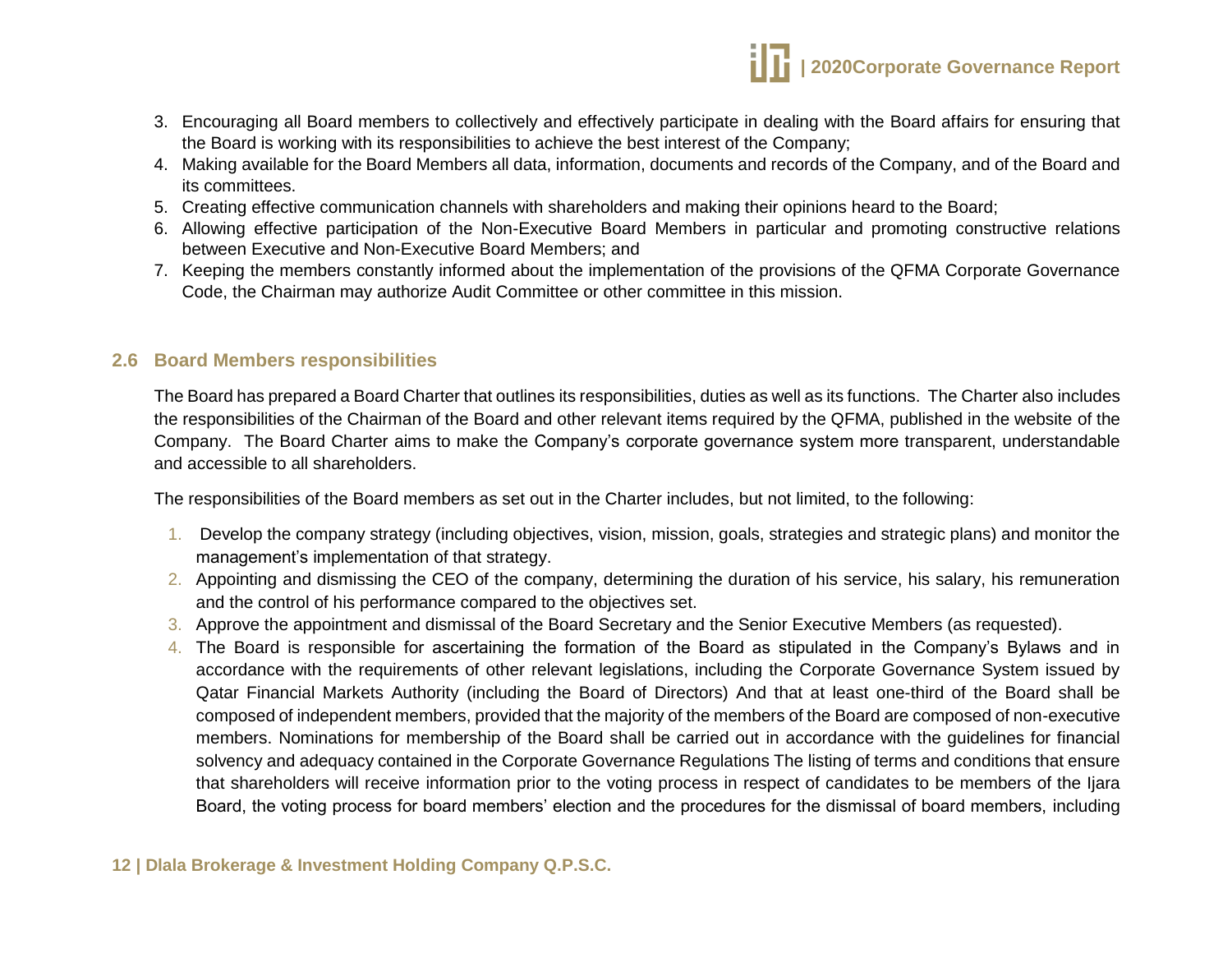failure to attend board meetings. The Board believes that it is necessary to submit a proposal to the Extraordinary General Meeting of Shareholders to amend the Company's Articles of Association.

- 5. Determine the independence of non-executive members on a regular basis and in accordance with the requirements of the Corporate Governance System issued by Qatar Financial Markets Authority
- 6. The powers, duties and responsibilities delegated to the members of the Board of Directors, including the Chairman, Vice President and Chief Executive Officer.
- 7. Rewards policy and nomination periods for Board members, assisted by Nominations, Remuneration and Governance Committee.
- 8. Training program for new board members to ensure that when elected, they will be fully aware of their responsibilities and have a proper understanding of the management of the company..
- 9. Develop a corporate governance system that complies with the provisions of the code, and the general supervision and control of its effectiveness and modification when needed.
- 10. Inform members of the latest developments in corporate governance and best practices in the company.
- 11. Appoint committees that the Council deems appropriate to assist them in carrying out their duties, responsibilities and responsibilities.
- 12. Approve policy on current policy change and current practice presented through committees or management.
- 13. Control the financial performance of the company
- 14. Monitoring financial results and integrity of reports, particularly approving annual budgets, including large capital expenditures, business plans and long-term strategies.
- 15. Ensure the integrity of the company's financial reports and other reports through approval and control (with the assistance of the Audit Committee).
- 16. Monitor the performance of the company and compare it with budgets and plans.
- 17. Setting certain limits for the powers of senior executive management based on the decision of the Board of Directors.
- 18. Develop a written policy that regulates the relationship between stakeholders in order to protect them and preserve their rights.
- 19. Risk management and supervision of internal controls. Ensure effective audit, risk management and compliance systems and apply them to protect the Company's assets and reduce the likelihood of operating the Company in any manner contrary to legal requirements or acceptable risk criteria. Review the application and effectiveness of risk management and internal control system.
- 20. Significant changes in accounting procedures and policies and risk management.
- 21. Matters that will have a material impact on the Company's financial position, liabilities, future strategy or reputation. Compliance with contracts, laws, legislations, legislative obligations and ethical standards.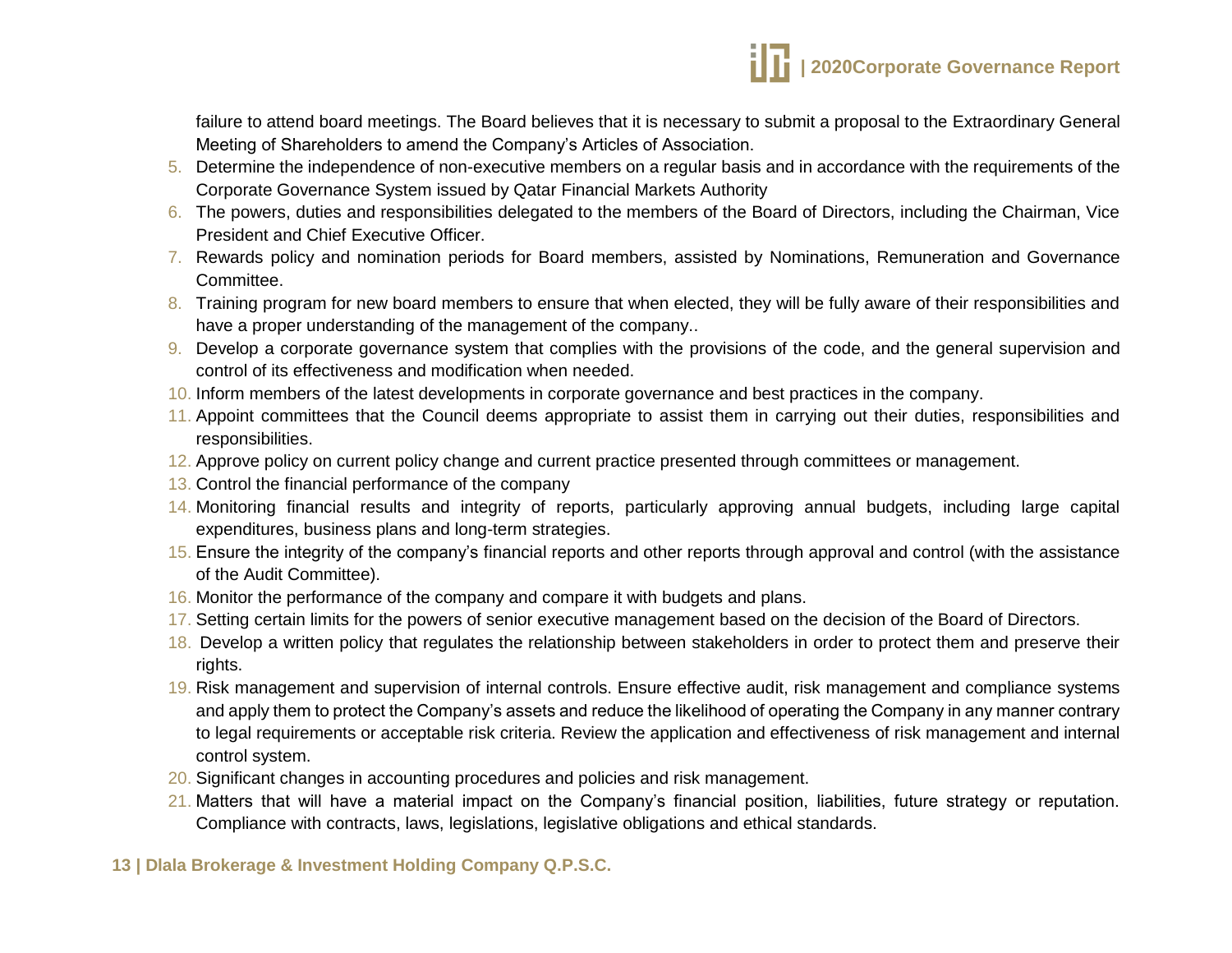

- 22. Setting standards for professional conduct and ensuring compliance.
- 23. Develop and ensure standards for professional conduct.
- 24. Proposing changes to the company's Articles of Association and internal legislation.
- 25. Conduct regular review on a senior management and development succession plan
- 26. Ensure that the company has adequate resources to successfully and effectively implement the company's strategies and day-to-day operations.
- 27. Ensure that the company has adequate insurance cover for the products and general liabilities and responsibilities of members and employees in the event of a claim on the company.
- 28. Company policies regarding recruitment and rewards.
- 29. Problem management and management reputation.
- 30. Providing corporate governance, including periodic reviews of the Company's balance sheet, so as not to distribute responsibilities appropriately to meet the company's needs.
- 31. Appointing the external auditor based on the recommendation of the Audit Committee. The recommendation submitted to the Board by the shareholders shall be ratified at the Ordinary General Meeting of the Company and compliance with the provisions of the circular of the external auditor.
- 32. Due diligence on any matters and observations made by external auditors. Ensure timely response by the Board of Directors to any inquiries and matters contained in the correspondence or reports of external auditors.
- 33. Appointing the internal auditor and ensuring his independence, provided that such independence is supported by the Board of Directors determining the salaries and remuneration of internal audit.
- 34. Follow-up with the Senior Executive Management for the purpose of carrying out any specific tasks by the external or internal auditor.
- 35. Coordination between the External Auditor, the Internal Auditor and the Audit Committee.
- 36. Ensure that the members of the Audit Committee, Nominating Committee, Remuneration, Governance and External Auditor are present at the AGM.
- 37. Ensure that the company is committed to the relevant laws and regulations in addition to the statutes and internal regulations. The Board is also responsible for protecting the Company against illegal, disruptive or inappropriate procedures and practices. The Board should review and update the governance policies. The Board shall regularly review and update the Code of Conduct in respect of company values and policies and act on other internal procedures and ensure that all Board members and employees are complied with, as well as Company consultants.
- 38. The Board should review the principles of professional conduct regularly to ensure that they reflect best practices and that they meet the needs of the company.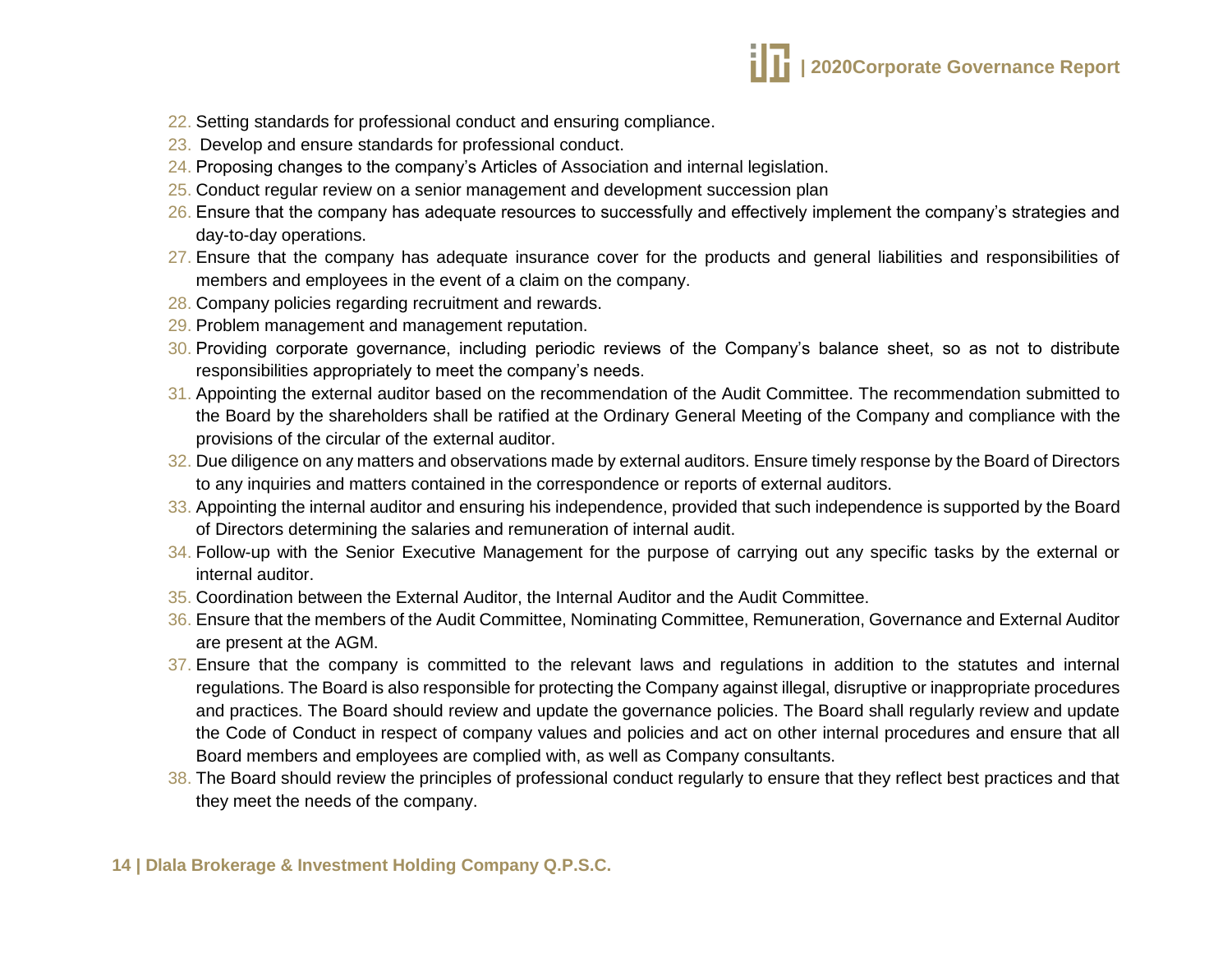- 39. Approving the nominations for appointment in functions of Senior Executive Management, and the succession planning concerning the management
- 40. The Board shall have full and immediate access to the Company's information, documents and records. The senior management of the company shall provide the Board and its committees with all the documents and information they request.
- 41. Developing a clear policy for contracting with the Related Parties and presenting it to the General Assembly for approval

#### **2.7 Board Evaluations**

Dlala Holding Company is keen on activating and developing the participation of the Board of Directors and the scope of its effectiveness throughout the year, by conducting an annual self-assessment as an essential tool for governance that provides an effective participation opportunity for members of the Board of Directors. Therefore, the Nomination and Remuneration Committee is responsible for coordinating this evaluation, which aims to assist members of the Board in reviewing their performance comprehensively and working to improve it annually. This evaluation also gives the group the ability to measure the diversity of the composition of the members of the board of directors in terms of participation and effectiveness of performance and their professional background and their ability to achieve the strategic goals of the company.

The nomination and remuneration committee has met after the end of the fiscal 2020 and reviewed the annual self-assessment of the board that showed the effectiveness of the board composition and rules.

#### **2.8 Board Secretary**

The Board has appointed Mr. Mohammed Elsadi as the Board Secretary. The Board Secretary shall provide assistance to the Chairman and all members in conducting their duties and shall comply to conduct all Board functioning, including:

- Recording the minutes of the Board meetings setting out names of the attending and absent members and the meeting discussions and prove members objections to any decision issued by the Board.
- Recording the Board decisions in the register prepared for this regard as per issuance date.
- Recording the meeting held by the Board in a serial numbered register prepared for this regard arranged as per the holding date setting out names of the attending and absent members, the meeting discussions and the members objections, if any.
- Safekeeping the Board meetings' minutes, decisions, reports, all Board records and correspondence, and its writings in paper and electronic records.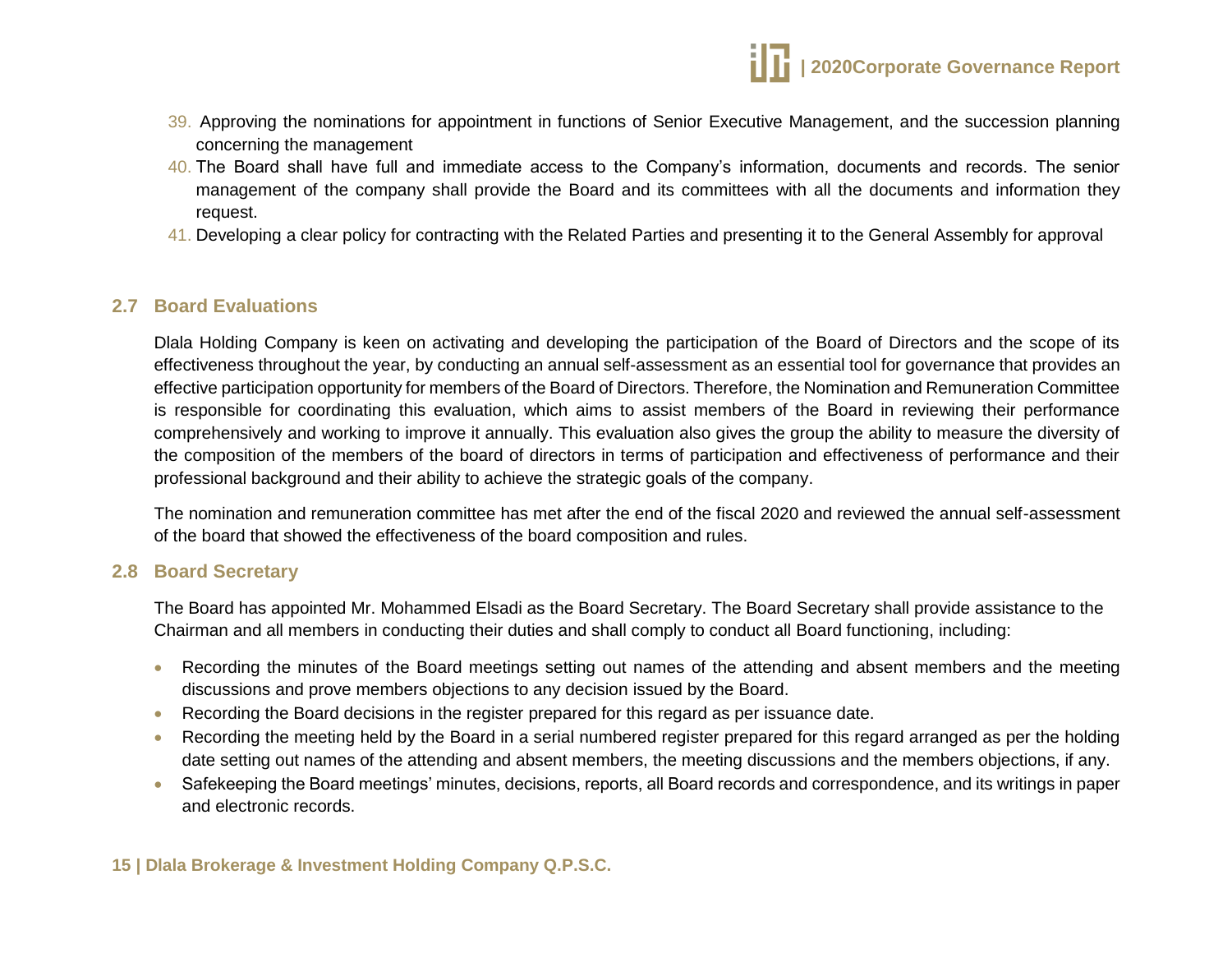

- Sending to the Board members and participants if any the meeting invitations accompanied with the agenda at least one week prior to the meeting specified date, and receiving members' requests to add an item or more to the agenda with submission date.
- Making full coordination between the Chairman and the members, among members themselves, as well as between the Board and the Related Parties and Stakeholders in the Company including shareholders, management, and employees.
- Enabling the Chairman and the members to have timely access to all Information, documents, and data pertaining to the Company.
- Safekeeping the Board members' acknowledgments of not combining prohibited positions pursuant to the Law and the provisions of this Code.

Mr. Mohammed Elsadi holds Master's in Business Administration (major in Strategic Plan) and Bachelor of Arts (major in Media) which were completed in 2011 and 1998 respectively. He is currently the Marketing and Communications Manager of Dlala Holding and has been in the Company since 2005 , he has about 16 years experience as a secretary of the board of directors of listed company

#### **2.9 Official Spokesperson**

As part of QFMA requirements, the Company has appointed the following as the official spokesperson:

- 1. Dr. AbdulAziz Ali Al Hammadi Chief Executive Officer
- 2. Mr. Mohammed Elsadi Marketing and Communications Manager

## <span id="page-15-0"></span>**3. The Board Committees**

The Board may delegate to its committees to exercise some of such powers, and may form a special committee or more to carry out specific tasks to be stipulated in the decision of formation the nature of those tasks

The Committees established by the Board are the following:

- $\blacktriangleright$  Audit Committee
- $\triangleright$  Nomination, Remuneration Committee
- Executive Committee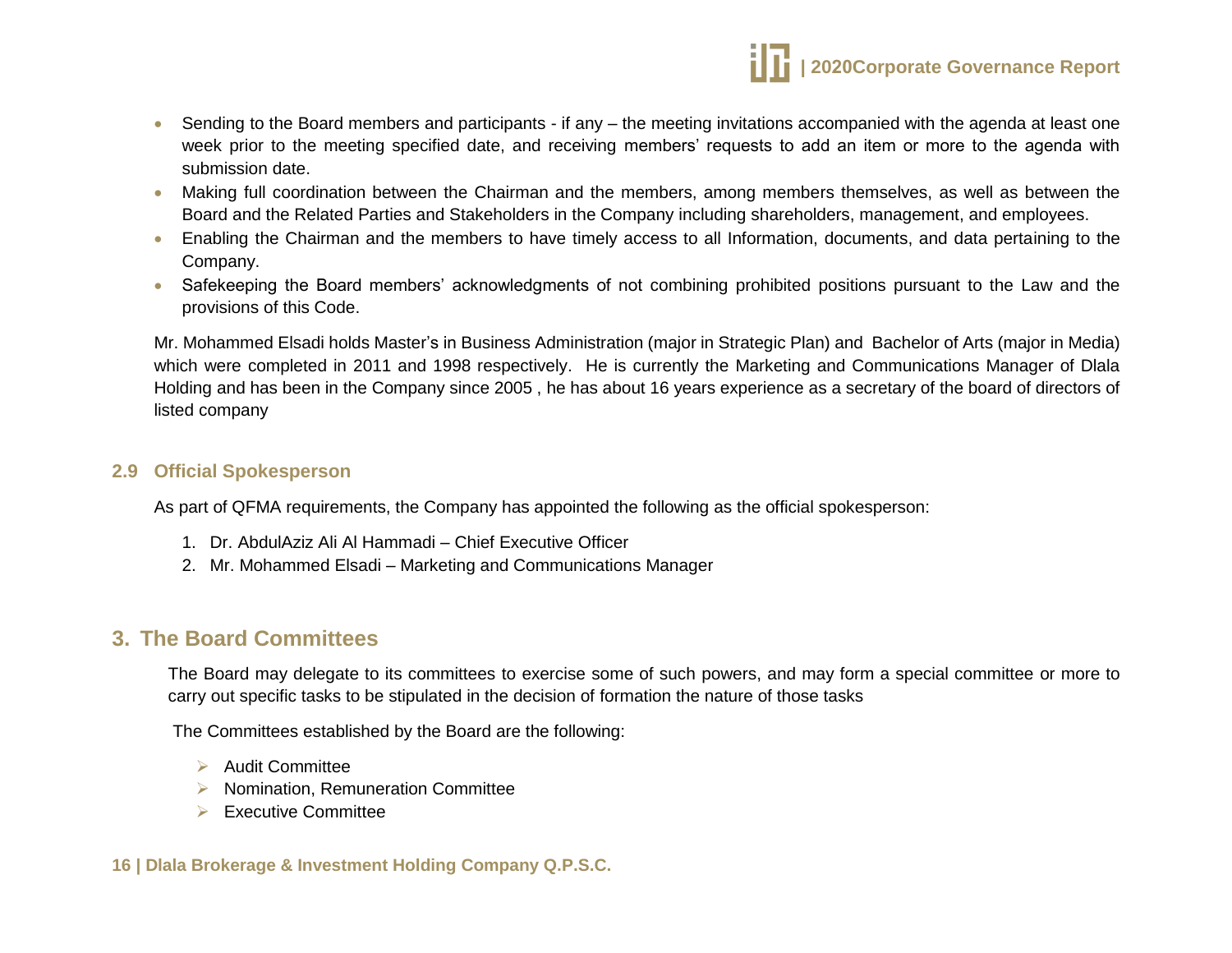# **| 2020Corporate Governance Report**

Although the Board has delegated some of its powers to the abovementioned Committees, the ultimate responsibility rests with the Board of Directors and they shall avoid issuing a general or an open-ended delegation.

The responsibilities of each Committees are incorporated and documented in the Board Charter of the Company approved by the Board of Directors. In addition, on a periodic basis, the Board conducts performance evaluation of its Committees' achievements to ensure that the members of the Committees have clear roles and understood by each members. Pursuant to Article 19 of the QFMA's Corporate Governance Code, each Committee shall submit its annual report to the Board including its work and recommendations.

#### **3.1 Audit Committee**

The responsibilities of the Audit Committee is to assist the Board in fulfilling its responsibilities with respect to, but not limited to the following:

- 1. Preparing and presenting to the Board a proposed Internal Control system for the Company, and conducting periodic reviews whenever necessary.
- 2. Report to the Board of Directors on the subjects of the Committee as stipulated in the Corporate Governance code, issued by Qatar Financial Markets Authority.
- 3. Consideration of any other matters as determined by the Board of Directors.
- 4. Monitoring the risk factors of Dlala and the recommendation of the Board of Directors to reduce these factors.
- 5. Auditing the systems of financial and internal control and risk management.
- 6. Discuss the internal control systems with respective departments to ensure that departments carry out its duties towards the development of efficient internal control systems.
- 7. Consider the results of the major investigations in internal control matters at the request of the Board of Directors, or the Committee shall do so on its own with the approval of the Board of Directors.
- 8. Reviewing the financial and accounting policies and procedures of Dlala.
- 9. Monitor the accuracy and validity of financial statements, and annual, semi-annual and quarterly reports, and review such data and reports, with particular emphasis on the following:
	- Any changes in the accounting policies
	- Issues that are under the discretion of the senior executive management.
	- Major adjustments resulting from the audit.
	- Ability to continue its operations as an entity.
	- Compliance with accounting standards International Financial Reporting Standards.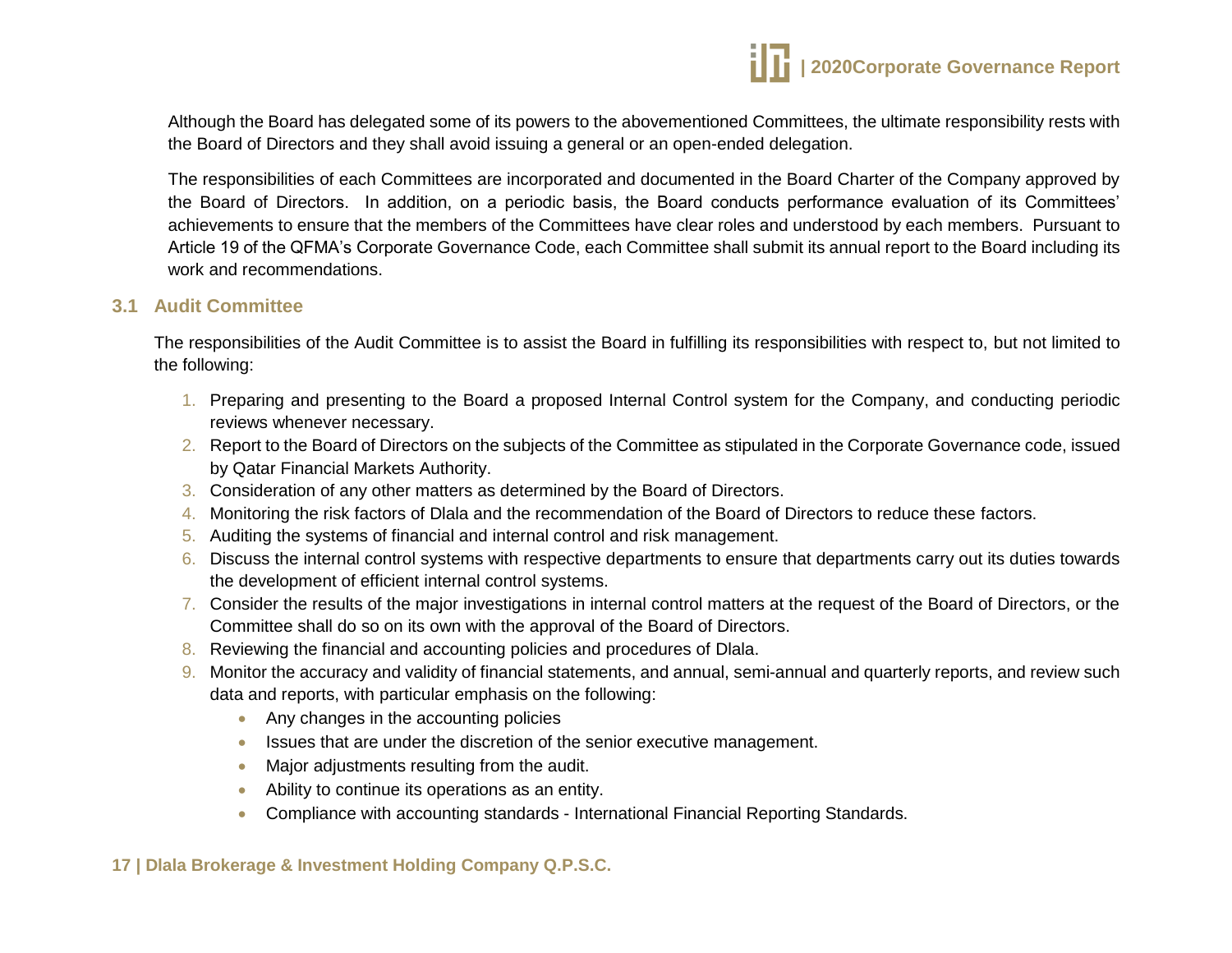- Adhering to the rules of the Qatar Exchange.
- Compliance with disclosure rules and any other requirements related to financial reporting.
- 10. Consider any important and unusual issues that can be found in financial reports and indicative accounts.
- 11. Oversee and follow up on the independence and objectivity of the external auditor to determine the nature, scope and effectiveness of the external audit in accordance with international auditing standards and in accordance with International Financial Reporting Standards.
- 12. Ensure that the external auditor conducts annual and semi-annual audits to provide objective assurance to the Board of Directors and shareholders that the financial statements are prepared in accordance with the laws, regulations and international standards for reporting and represent the financial position and performance of Dlala accurately in all material respects.
- 13. Meet external auditors at least once a year.
- 14. Taking care of any issues raised by external auditors.
- 15. Ensuring that the Board of Directors responds in a timely manner to inquiries and matters included in letters and reports of external auditors.
- 16. Ensure that the external auditor attends the general assembly and delivers the annual report and respond to any questions or inquiries in this regard
- 17. Recommendation to the Board of Directors on the appointment of external auditors, following the guiding principles as follows:
	- The external auditors shall be independent and have no other interest in Dlala or the members of the Board of Directors except the audit. There is no need for any conflict of interest in the external auditor's relationship with Dlala.
	- The external auditors shall be professional and have specialized experience in the audit of the financial statements of the listed companies based on the International Standards on Auditing and International Financial Reporting Standards.
	- Follow up of the rules and regulations in force regarding the appointment of the auditor.
- 18. Review the letter of appointment of the external auditor and his business plan and any important clarifications requested by the auditor from the senior management regarding accounting records, financial accounts or control systems, as well as the response of the senior executive management.
- 19. Evaluation of External Auditor's Performance.
- 20. Supervise the internal auditing process, and in particular ensure that the internal audit means the following tasks:
	- Review internal control systems and supervise their implementation.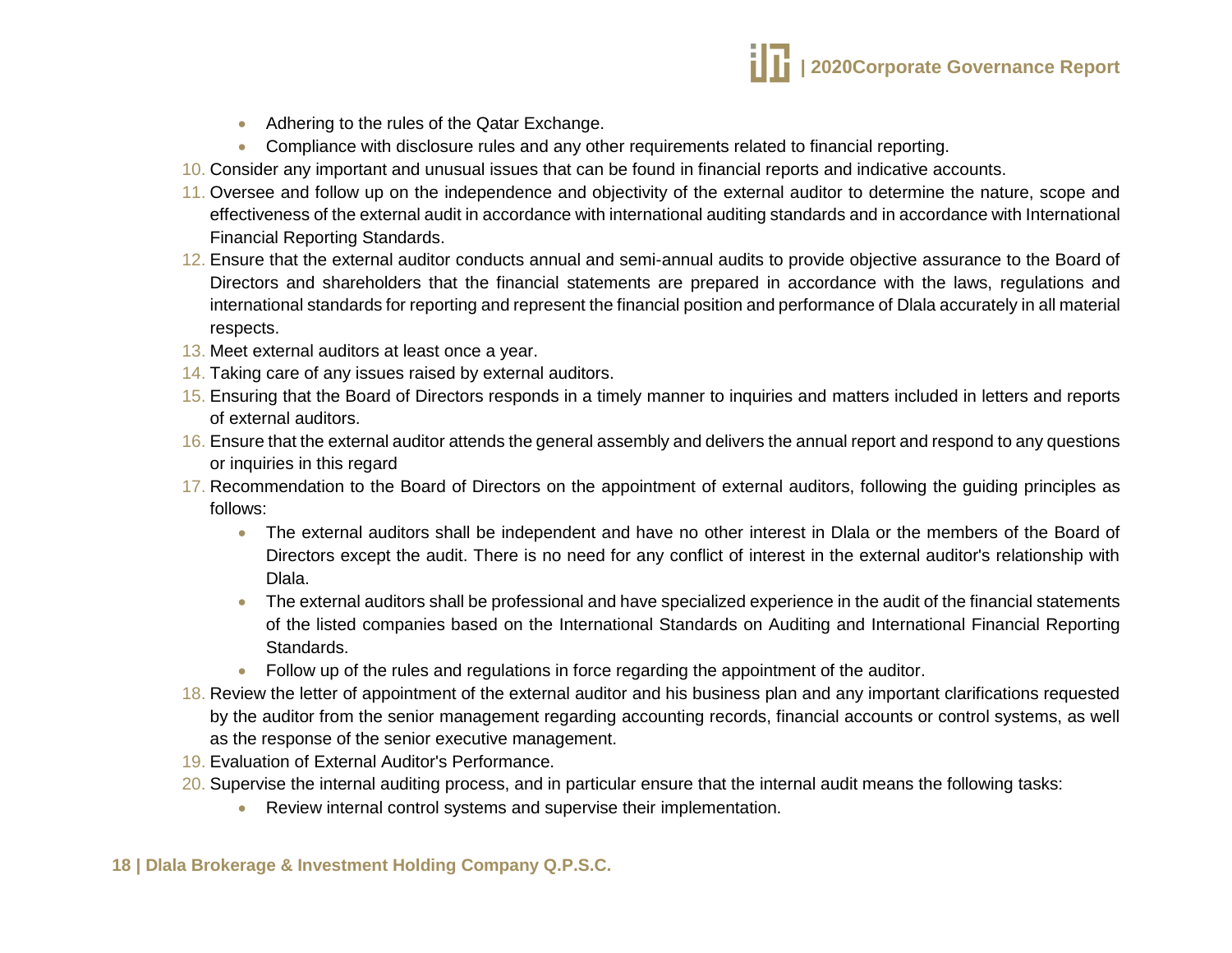

- Internal audit work as an independent process, and by a trained and qualified staff.
- The internal audit will report to the Board through the Committee.
- Internal audit covers all activities of Dlala.
- Internal auditing is independent of daily operational functions in Dlala. The independence shall be imposed through compensation paid to the internal auditor determined by the Board of Directors on the recommendation of the Committee.
- The internal auditor shall attend the General Assembly meeting.
- 21. Ensure that the internal audit function includes at least one internal auditor appointed by the Board of Directors.
- 22. Recommendation of the Board of Directors regarding the adoption of the scope of the internal audit and include, in particular:
	- **Monitor and supervise the financial, investment and risk management procedures;**
	- A comparative assessment of the evolution of risk factors and the systems used to respond to drastic or unexpected changes in the market.
	- Evaluation of the performance of the Board of Directors and senior management in the implementation of internal control systems, including the number of times the Board of Directors has been informed of matters related to oversight (including risk management) and the manner in which the Board deals with such matters.
	- The failure of internal controls and their weakness or emergencies that have affected or may affect the financial performance of Dlala and the procedures followed by the company to correct internal control failures (especially the problems included in the annual reports and financial statements).
	- Dlala's commitment to the rules and regulations applicable to market lists and disclosure.
	- Dlala's commitment to internal control systems in identifying and managing risks.
	- All information describing the risk operations of Dlala.
- 23. Ensure that the internal audit report is prepared every three months and submitted to the Committee and the Board of Directors.
- 24. Supervising the control of financial, administrative and technical activities of the internal audit and monitoring.
- 25. Evaluate the performance of the internal auditor.
- 26. Ensure that external and internal auditors are separate statutory entities and ensure that all other requirements for appointing an external auditor are applied to the appointment of the internal auditor, including the auditor's rotation (when the board decides to assign the task of internal auditor to external consultant).
- 27. Coordinating with the Board of Directors, the Senior Executive Management and the Financial Manager of Dlala or the person looking for the responsibilities of the Chief Financial Officer.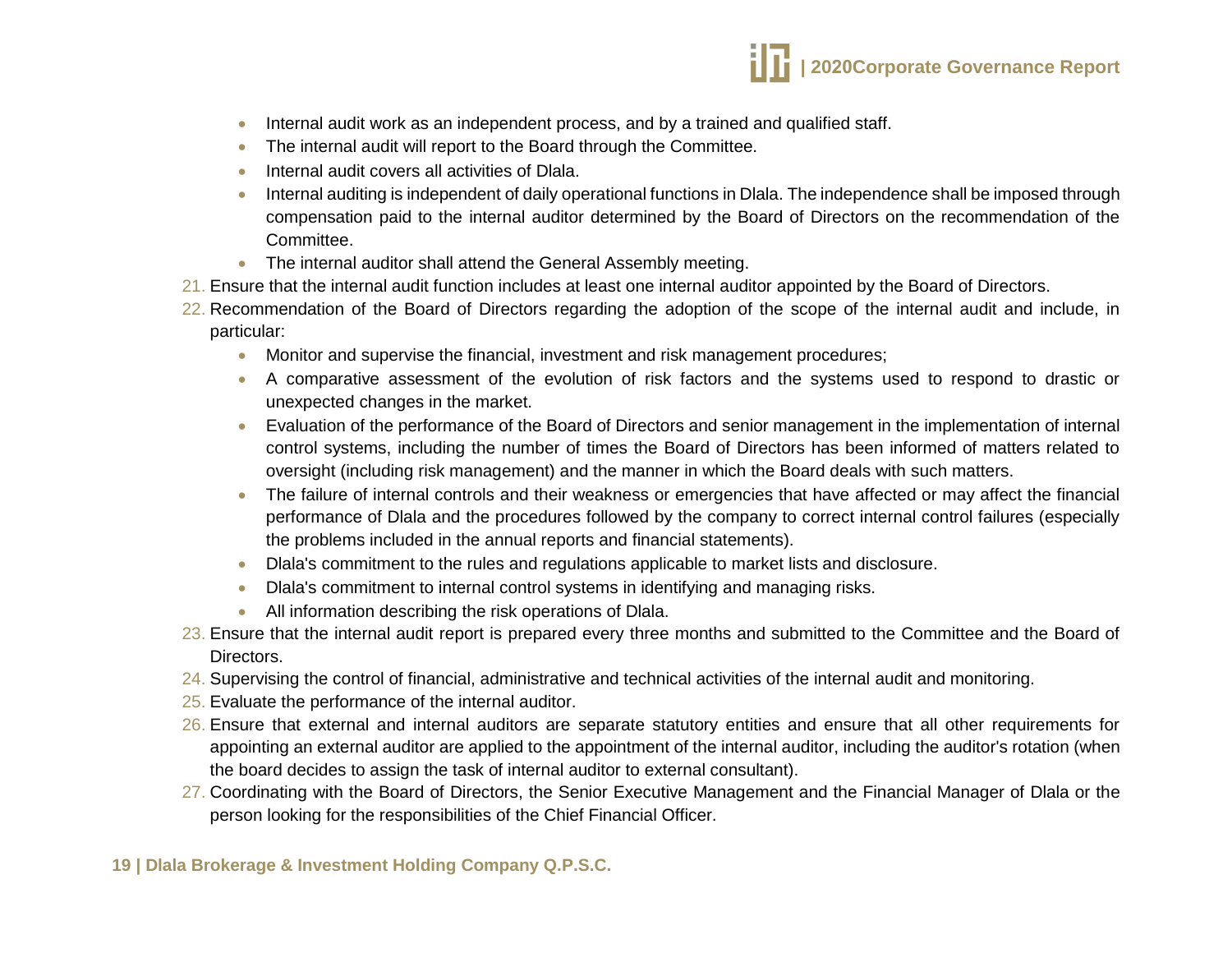- 28. Coordination between the internal auditor and the external auditor and the availability of the necessary resources and the effectiveness of internal controls.
- 29. Review the observations made by any of the reports submitted to the Committee and refer them to the relevant departments for follow-up action in a timely manner.
- 30. Establish rules in which Dlala employees can confidentially disclose any concerns about financial reporting issues, internal controls or any other matters that raise doubts, such matters being considered immoral or irregular and detrimental to Dlala.
- 31. Ensure that appropriate arrangements are in place to allow independent and impartial investigations into these matters while ascertaining the above and ensuring the confidentiality of the amount as well as protecting against reprisals.
- 32. Consider matters raised by the financial manager of Dlala, the person responsible for the obligation, the internal auditors or the external auditors.
- 33. Supervise a commitment to the Code of Professional Conduct.
- 34. Ensure that all laws and instructions relating to the activities of Dlala are duly observed.
- 35. Ensure that the rules of procedure for the terms of reference of the Board are properly applied;
- 36. Attendance of the General Assembly.
- 37. Consultation at the expense of Dlala with any independent expert or consultant with the prior approval of the Board of Directors.
- 38. Recommendation regarding all activities related to training, promotion and development of human resources and followup.
- 39. Delegation of responsibilities to a subcommittee comprising one or more members of the committee or to the CEO of Dlala.

The Committee is comprised of three members, chaired by an independent member, and majority of the members have extensive knowledge on financial affairs. As of 31 December 2020 the members of the Committee are composed of the following:

| No. | <b>Board Member</b>                   | <b>Position</b> | <b>Status</b> |
|-----|---------------------------------------|-----------------|---------------|
|     | Mr. Farhoud Hadi Al Hajri             | Chairman        | Independent   |
|     | 2   Mrs. Moza Bint Mohamed Al Sulaiti | Member          | Independent   |
| 3   | Mr. Mohamed Abushaikha                | Member          | Independent   |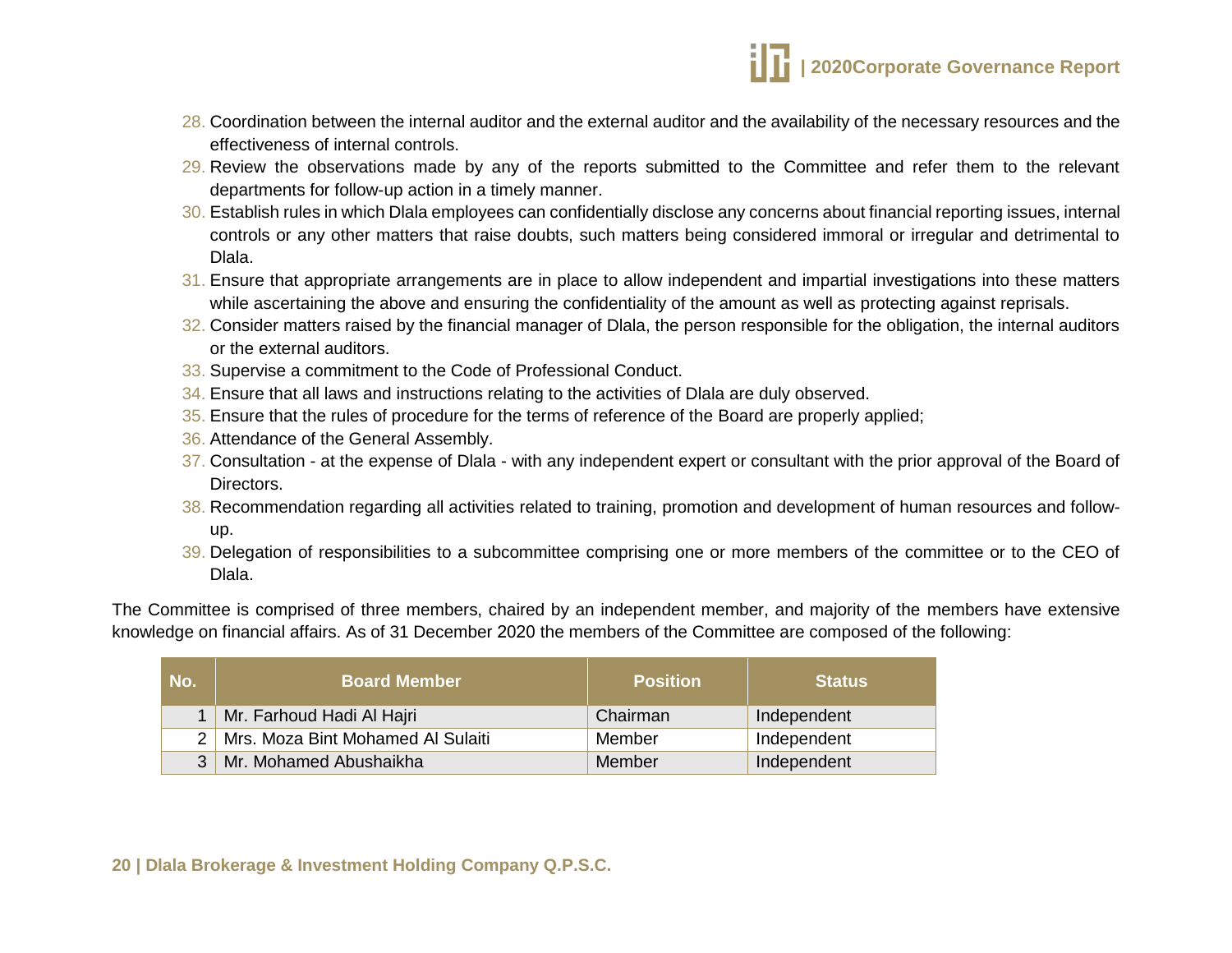During the fiscal year 2020, following membership's replacements occurred in the Audit Committee:

| No. | <b>Board Member</b>         | $\Omega$ 3<br>2020 |
|-----|-----------------------------|--------------------|
|     | Mr. Tamim Hamad Al-Kawari   |                    |
|     | Mr. Khalid Yousef Al-Subeai |                    |

**Legend:**

 $\mathbf{\times}$  Replaced during the quarter

The Audit Committee held six (5) meetings during the fiscal year 2020 and details of the attendance are outlined below.

| No.     | <b>Board Member</b>               | <b>Meeting</b><br><b>No. 1</b> | <b>Meeting</b><br><b>No. 2</b> | <b>Meeting</b><br><b>No. 3</b> | Meeting<br><b>No. 4</b> | <b>Meeting</b><br><b>No. 5</b>                          | <b>Total</b> |
|---------|-----------------------------------|--------------------------------|--------------------------------|--------------------------------|-------------------------|---------------------------------------------------------|--------------|
|         | Mr. Farhoud Hadi Al Hajri         |                                |                                |                                |                         |                                                         | 5/5          |
| 2       | Mrs. Moza Bint Mohamed Al Sulaiti |                                |                                |                                |                         | ×                                                       | 4/5          |
| 3       | Mr. Mohamed Abushaikha            |                                |                                |                                |                         |                                                         | 5/5          |
| Legend: |                                   |                                |                                |                                |                         |                                                         |              |
|         | Present                           | ×                              | Absent                         |                                |                         |                                                         |              |
| 区       | Not yet a member                  | $\circ$                        | which he represents            |                                |                         | Replaced, with a request coming from the Authority from |              |

In 2020, the Audit Committee submitted recommendation to the Board of Directors. Those recommendations were regarding the following:

- ▶ Recommendations Regarding Adherence to the governance laws and regulation, that stipulates separation between the responsibilities of the board of directors and the executive management, and the non-interference of the board of directors in the executive duties
- Appointment of External Auditors, Ernst and Young, for fiscal year 2020
- $\triangleright$  Appointment of Consultants, to provide services relating to Enterprise risk management
- Status of Control deficiencies over the financial reporting for year 2019, and period ended 30 September 2020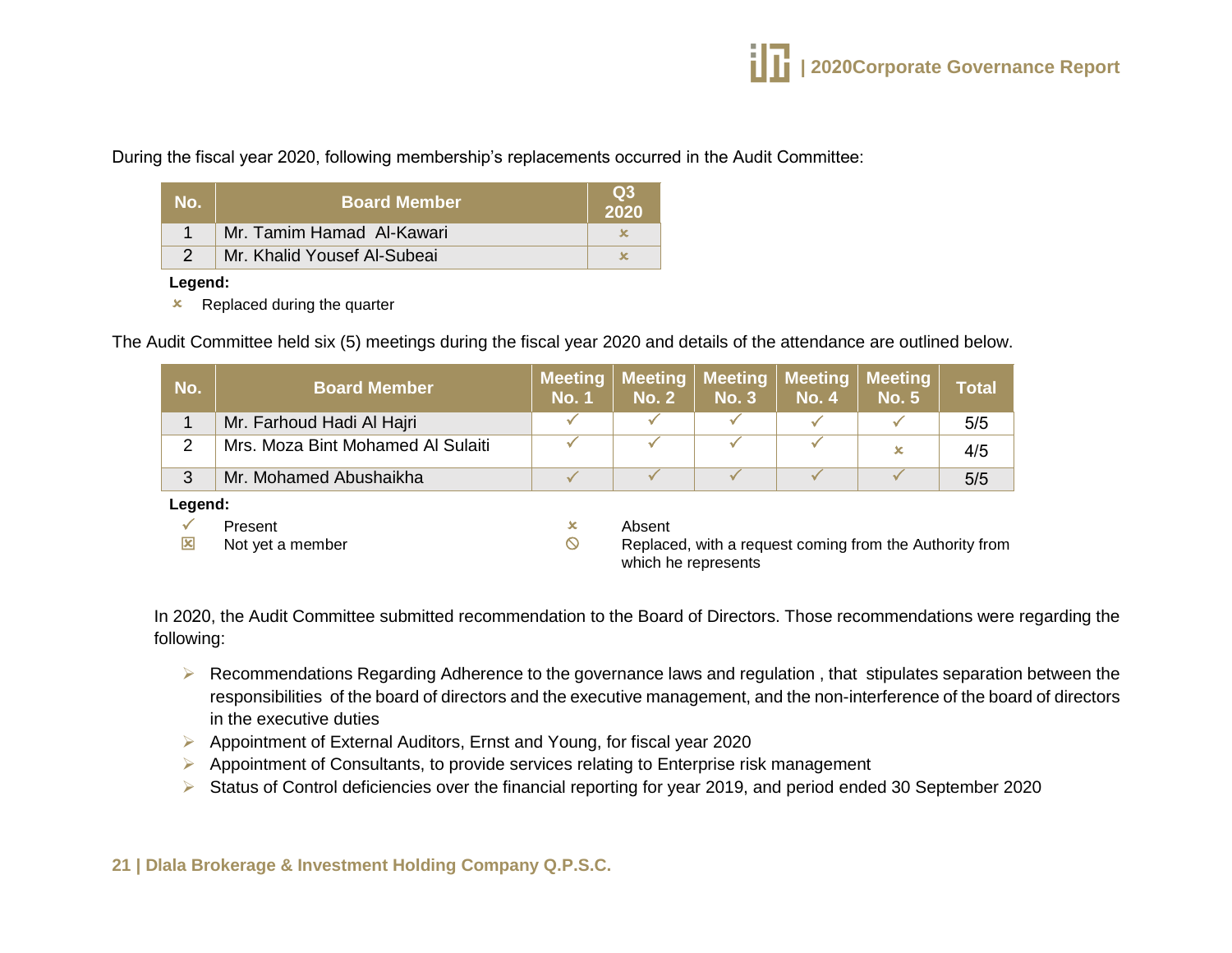

For 2021, instead of submitting letters of recommendations to the Board, the Audit Committee will submit annual report that include its activities and recommendations during the year. In addition, the Audit Committee did not receive any allowances from the Company for attending Committee meetings.

#### **3.2 Nomination, Remuneration Committee**

In line with the requirements of the QFMA, the Nomination and Remuneration Committee have been combined in one Committee, and adding the Governance scope. Nomination, Remuneration & Governance Committee (NRGC) is primarily responsible to ensure that nominations and appointment of the Board members are made according to the formal, rigorous and transparent procedures as per the QFMA requirements, Commercial Companies Law (11) of 2015, Articles of Associations of the Company and other applicable regulations. The responsibilities of NRGC also include the following:

- 1. Developing general principles and criteria used by the General Assembly members to elect the fittest among the candidates for Board membership.
- 2. Nominating whom it deems fits for the Board membership when any seat is vacant.
- 3. Developing draft of succession plan for managing the Company to ensure the speed of a suitable alternative to fill the vacant jobs in the Company.
- 4. Nominating whom it deems fit to fill the any job of the Senior Executive Management.
- 5. Receive candidacy requests for board membership.
- 6. Submitting the list of Board membership candidates to the Board, including its recommendations, and sending a copy to the QFMA.
- 7. Submitting annual report to the Board including comprehensive analysis of the Board performance to identify the strengths, weaknesses, and proposals.
- 8. Assist in setting the remuneration policy yearly of the Board members that shall not exceed 5% of the Company's net profit after deduction of reserves, legal deductions, and distribution of the dividends to the shareholders.
- 9. Assist in setting the foundations of granting allowances and incentives, including the issuance of incentives shares for its employees.
- 10. Shall propose to the Board of Directors to amend the Articles of Association of the Company and to adopt them at the Extraordinary General Assembly Meeting, in the event that the Committee considers such amendments necessary.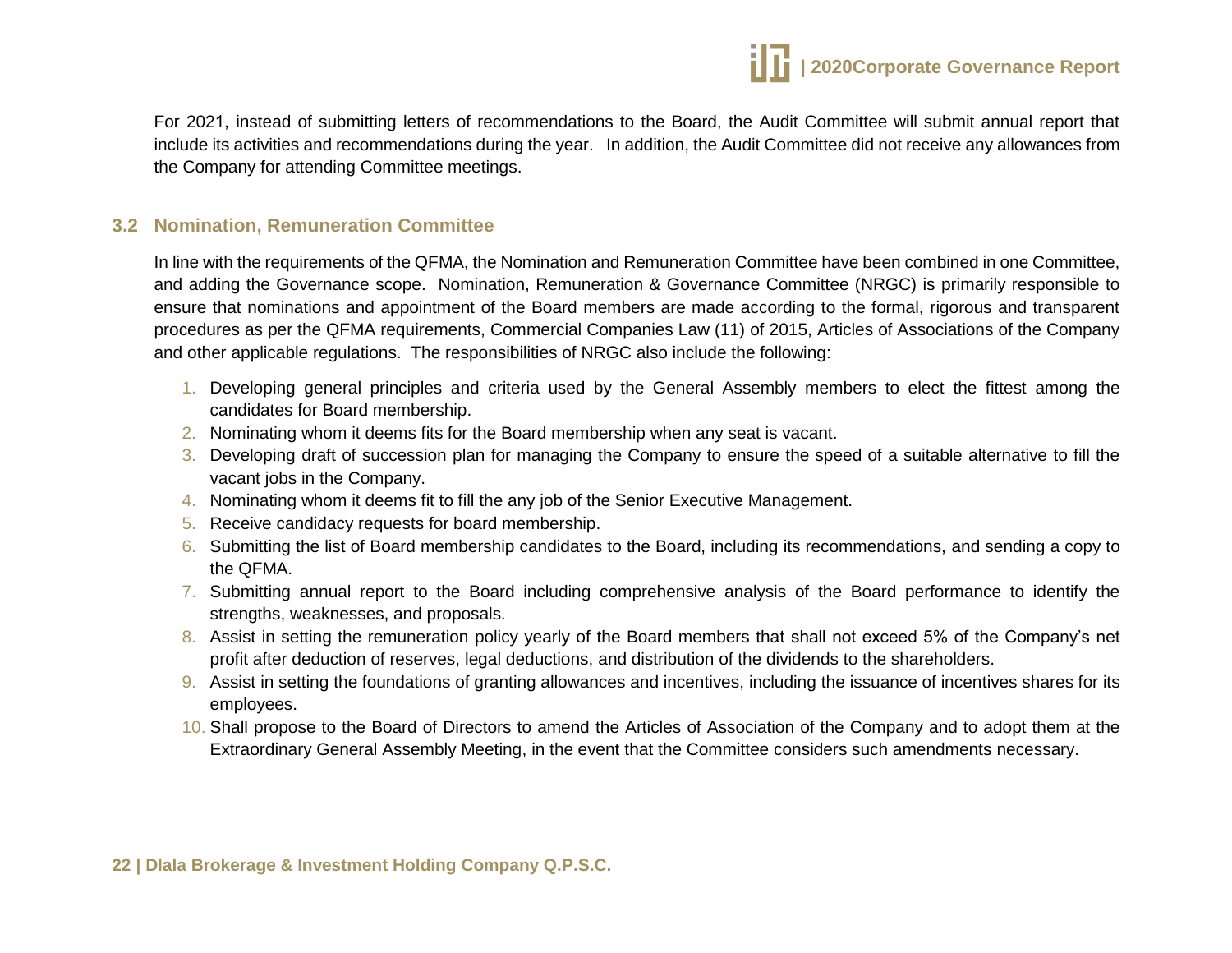#### **The members of the Committee is composed of the following**:

| No.      | <b>Board Member</b>                | <b>Position</b> |
|----------|------------------------------------|-----------------|
|          | Mr. Yousef Abdulrahman Al Khailifi | Chairman        |
| っ        | Mr. Ali Hussein Al-Sada            | Member          |
| 3        | Mr. Tamim Hmad Al-Kuwari           | Member          |
| $\Delta$ | Mr. Khaled Youssef Al-Subaie       | Member          |

**The committee submitted to the Board of Directors a number of recommendations during the year 2020 as follows**:

- $\triangleright$  Supervising the self-evaluation processes of the Board of Directors.
- Approving the appointment of an Acting Director of the Information Technology Department.
- $\triangleright$  Preparing for the elections of the Board of Directors for the year 2020.
- $\triangleright$  Reviewing candidates for membership of the Board of Directors

#### **3.3 Executive Committee**

The main responsibilities of the Executive Committee are the following:

- 1. Developing the general policies of the Company and incorporate over the internal policies and procedures.
- 2. Reviewing and approving the organizational structure of the company.
- 3. Monitoring and supervising the financial performance of the company.
- 4. Reviewing the Company's annual budget before submitting it to the Board of Directors for approval.
- 5. Developing the investment policy of the company.
- 6. Developing investment policy for the company's portfolio of securities and the method of managing them.
- 7. Approving investment projects, if any.
- 8. Reviewing and approving the sale of any assets of the company except investment properties and shares.
- 9. Approving agreements and commitments that exceed the authority of the Chief Executive Office (CEO).
- 10. Approving the loans required by the company.
- 11. Approving the business plans of Dlala Holding and its subsidiaries before submitting them to the Board of Directors.
- 12. Reviewing and approving proposals for capital change and structure of the company.
- 13. Reviewing and approving proposals for issuing bonds or securities.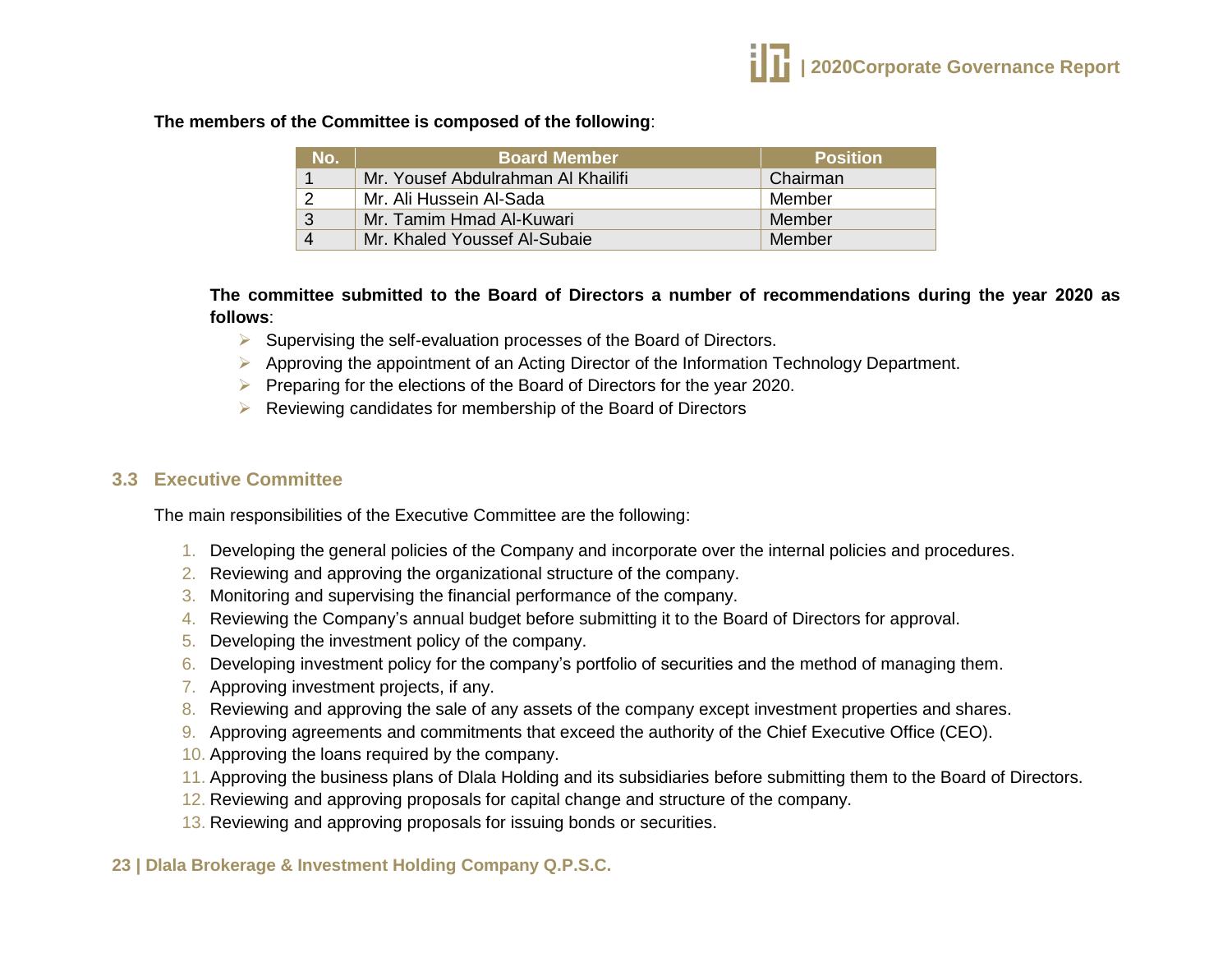

14. Appointing and terminating the services of the Chief Executive Officer and Executive Vice President and determination of their salaries

#### **The Executive Committee is composed of the following**:

| No.            | <b>Board Member</b> ا             | <b>Position</b> |
|----------------|-----------------------------------|-----------------|
|                | Mr. Abdullah Jassim Al-Darwish    | Chairman        |
| $\mathcal{P}$  | Mrs. Moza Bint Mohamed Al Sulaiti | Member          |
| 3              | Mr. Faisal Ahmed Al-Sada          | Member          |
| $\overline{4}$ | Mr. Tamim Hamad Al-Kuwari         | Member          |

The Executive Committee held (9) meetings during the fiscal year 2020:

| <b>No</b><br><b>COL</b> | <b>Board Member</b>                         | <b>Meetin</b><br>g No. 1                    | <b>Meetin</b><br>g No. 2 | <b>Meetin</b><br>$g$ No. 3 $^{\prime}$ | <b>Meeting</b><br><b>No. 4</b> | <b>Meetin</b><br>g No. 5 | <b>Meetin</b><br>g No. 6 | <b>Meetin</b><br>g No.7 | <b>Meetin</b><br>g No. 8                           | <b>Meetin</b><br>g No. 9 |
|-------------------------|---------------------------------------------|---------------------------------------------|--------------------------|----------------------------------------|--------------------------------|--------------------------|--------------------------|-------------------------|----------------------------------------------------|--------------------------|
| 1                       | Mr. Abdullah Jassim<br>Al-Darwish           |                                             |                          | $\checkmark$                           | $\checkmark$                   |                          |                          |                         |                                                    |                          |
| $\overline{2}$          | Mrs. Moza Bint<br><b>Mohamed Al Sulaiti</b> | 図                                           | 図                        | 区                                      | 区                              | 図                        | 図                        | $\overline{\mathbf{x}}$ |                                                    |                          |
| 3                       | Mr. Faisal Ahmed Al-<br>Sada                |                                             |                          |                                        | $\checkmark$                   |                          |                          |                         |                                                    |                          |
| $\overline{4}$          | Mr. Tamim Hamad Al-<br>Kuwari               | x                                           |                          |                                        | $\checkmark$                   | $\overline{\mathbf{x}}$  |                          | $\pmb{\times}$          | $\circ$                                            | $\circ$                  |
| Legend:                 |                                             |                                             |                          |                                        |                                |                          |                          |                         |                                                    |                          |
| $\mathbf{x}$            | Present<br>Not yet a member                 | $\boldsymbol{\mathsf{x}}$<br>$\circledcirc$ | Absent                   |                                        |                                |                          |                          |                         | Replaced, with a request coming from the Authority |                          |

Replaced, with a request coming from the Authority from which he represents

**During 2020, the Committee carried out the following activities and recommendations**: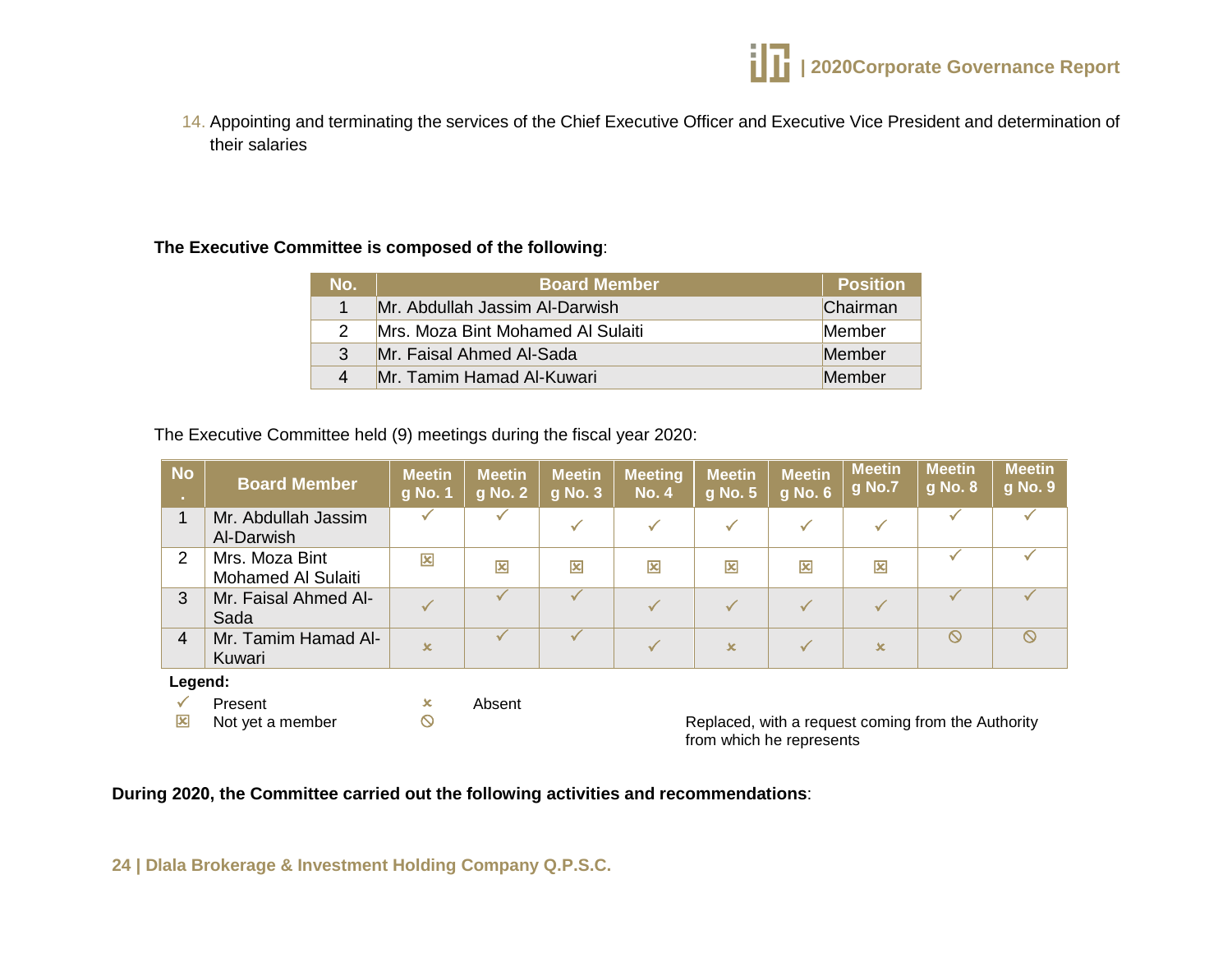

- $\triangleright$  The committee unanimously agreed to adopt the policies and procedures submitted by the executive management and submit a recommendation to the Board of Directors for approval.
- $\triangleright$  Approving the company's general budget for the year 2020.
- $\triangleright$  The committee unanimously approved the approval of the new organizational structure and submitted a recommendation to the Board of Directors for approval
- $\triangleright$  The committee decided to approve the purchase of the remaining apartments in the R05 project in the Al-Arkia area, according to the feasibility study presented

## <span id="page-24-0"></span>**4. Senior Executive Management**

Senior Executive Management is responsible for supporting and assisting the Chief Executive Officer to implement the running of the general operations and financial business of Dlala Holding, in accordance with the delegated authority of the Board. This is comprised of the following:

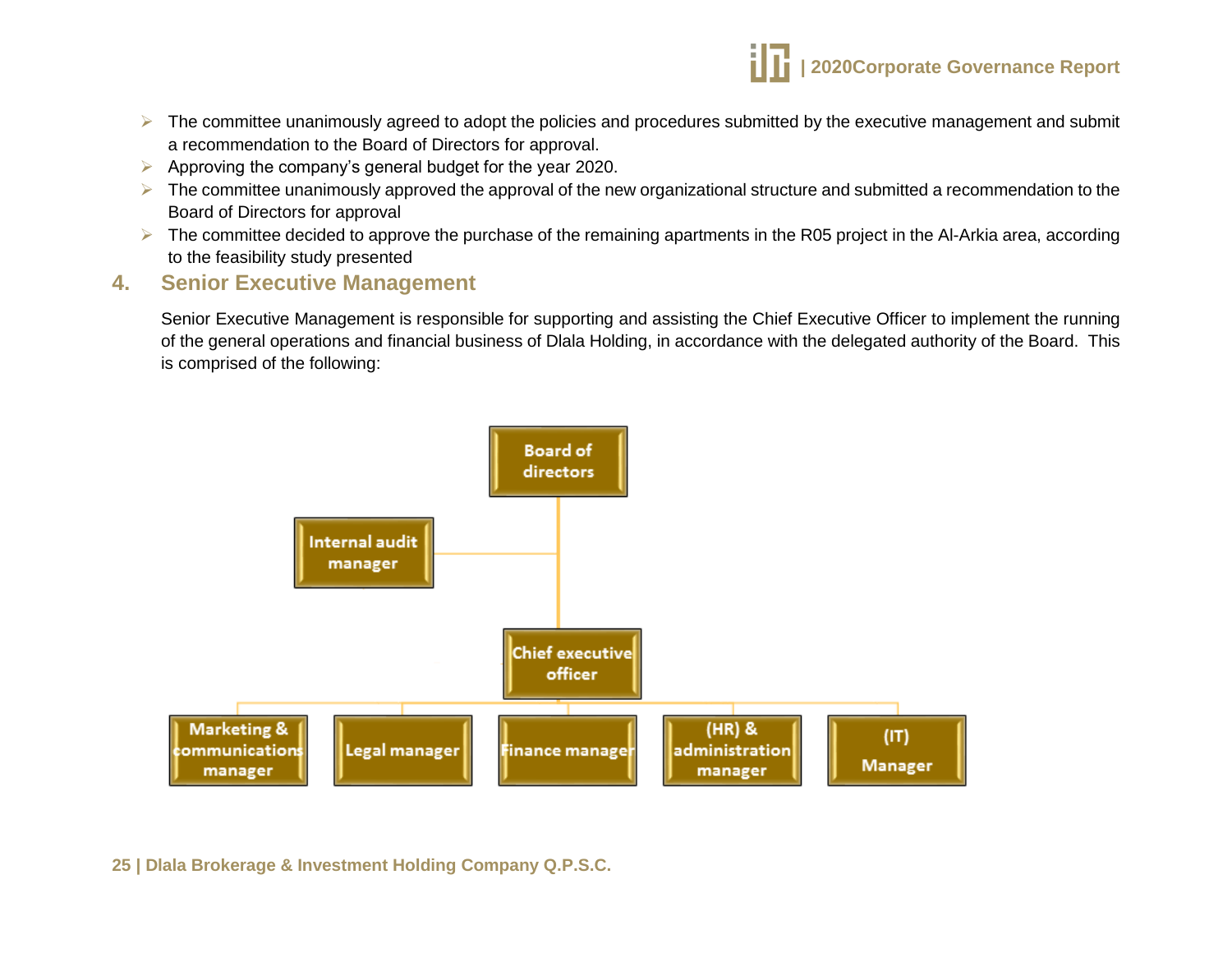

The profiles of the key personnel of the Senior Executive Management are as follows:

| <b>Position Title</b>          | <b>Remarks</b>                                                                                            |
|--------------------------------|-----------------------------------------------------------------------------------------------------------|
| <b>Chief Executive Officer</b> | Dr. Abdul Aziz Ali Al Hamadi is the appointed CEO of the Company and he has been in                       |
| (CEO)                          | the position since 2016.                                                                                  |
|                                | He completed Bachelor of Science in Business and Economic (major in Accounting) in                        |
|                                | 1994 at Qatar University                                                                                  |
|                                | He has served senior position in the Ministry of Awqaf and Islamic Affairs<br>$\bullet$                   |
|                                | General Manager at Aqar Development and Real Estate Investment<br>$\bullet$                               |
|                                | Financial Auditor at the Racing & Equestrian Club<br>$\bullet$                                            |
| <b>Internal Audit Manager</b>  | Mr. Hamza Mohamed Shokry is the Internal Audit Manager of Dlala Holding since March<br>$\bullet$          |
|                                | 2012                                                                                                      |
|                                | He graduated in 1999 and completed Bachelor of Commerce, Major in Accounting                              |
|                                | He has served in the audit firm, PWC, before joining Dlala Holding.                                       |
| <b>Legal Manager</b>           | Mr. Tarek Awad Al Karim is the Legal Manager of the Company and has been serving<br>$\bullet$             |
|                                | Dlala Holding since 2008                                                                                  |
|                                | Prior to this, he was also a Criminal Investigator in Capital Police of Ministry of Interior<br>$\bullet$ |
|                                | He has Bachelor of Laws completed in 1998 in Zagazig University, Egypt)<br>$\bullet$                      |
| <b>Marketing &amp;</b>         | Mr. Mohammed Elsadi has been a member of the Company since 2005.<br>$\bullet$                             |
| communications Manager         | He holds Master's in Business Administration (major in Strategic Plan) and Bachelor of<br>$\bullet$       |
|                                | Science in Art (major in Media) which were completed in 2011 and 1998 respectively                        |
|                                | Worked as a Senior Translator at Qatar International Trading Company.                                     |
|                                | He worked as a senior journalist at the Middle East News Agency.<br>$\bullet$                             |
| <b>Acting Finance Manager</b>  | Mr. Mohammad Sohail is the Acting Finance Manager of the company and has been<br>$\bullet$                |
|                                | working for the company since 2008.                                                                       |
|                                | Holds an MBA in Financial Business Administration from Anamalai University (India)<br>$\bullet$           |
|                                | Bachelor of Commerce, University of Mumbai (India). .<br>$\bullet$                                        |
|                                | Has in-depth knowledge of finance and accounts and has more than a decade of                              |
|                                | experience in accounting in India and Qatar                                                               |
| Human Resources (HR) and       | Mr. Abdullah Mohammed Hamdi AlSowaidi is the HR and Admin Manager of Dlala<br>$\bullet$                   |
| <b>Administration Manager</b>  | Holding since 2012.                                                                                       |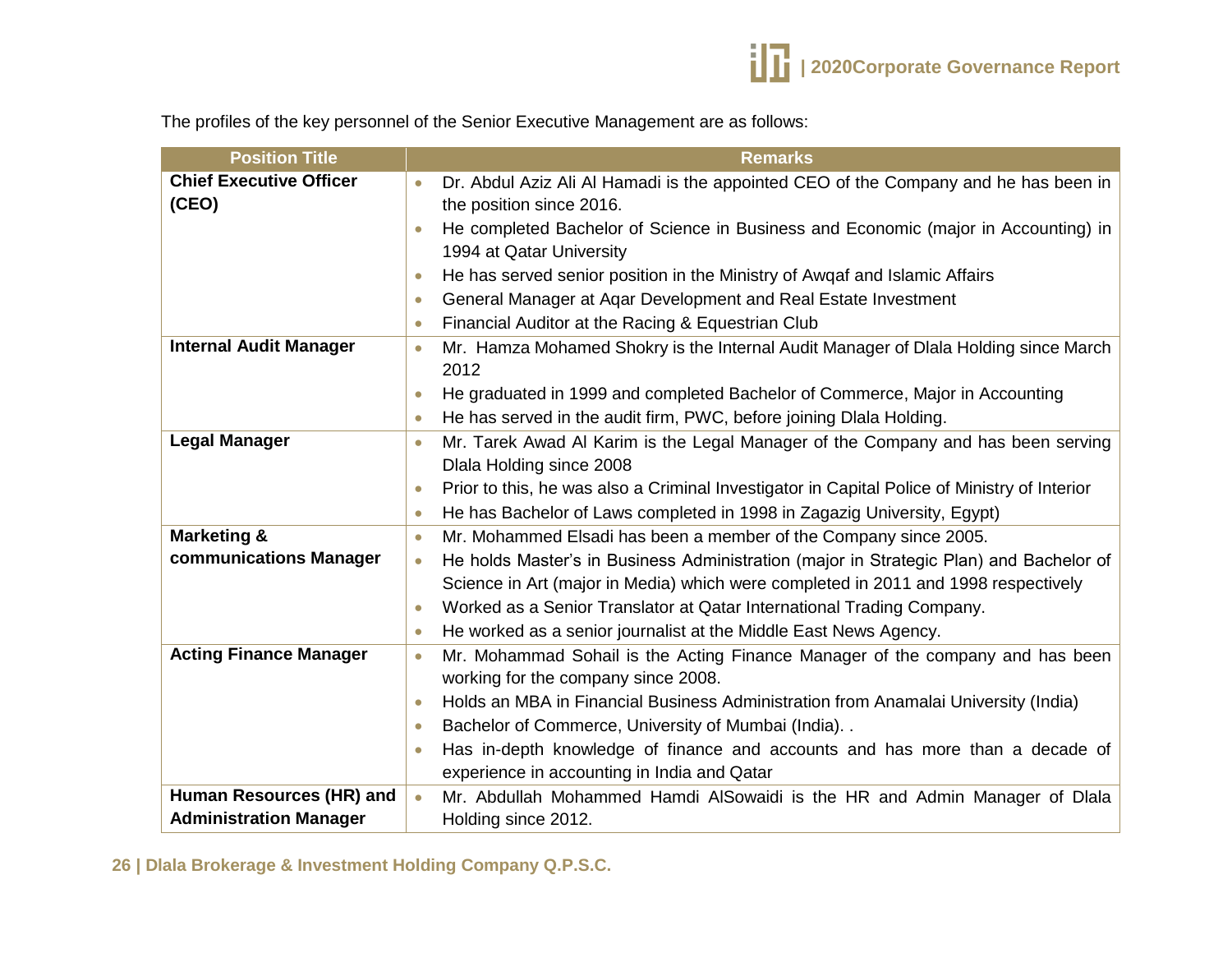

| <b>Position Title</b>     | <b>Remarks</b>                                                                         |
|---------------------------|----------------------------------------------------------------------------------------|
|                           | Holds a military diploma from the Kuwaiti Military College.                            |
|                           | Provides training courses in supervisory skills and business administration.           |
| <b>Compliance Manager</b> | Mrs. Caroline Shadarevian is the Compliance Manager of the Company since 2013<br>0     |
|                           | She graduated in 2007 and completed Bachelor of Science in Business Accounting         |
|                           | She has served in the audit firm, PWC (Qatar), before joining Dlala Holding.           |
| <b>IT Manager</b>         | Mr. Feras Ghassan is the Director of Information Systems for the company since January |
|                           | 2020 and has been working for the company since 2005.                                  |
|                           | He holds a BA in Computer Science from the Arab Academy for Science and Technology     |
|                           | in Alexandria                                                                          |
|                           | Holds many certificates in the field of information technology.                        |

None of the other key personnel owns shares of the Company.

The NRGC developed a specific policy for remuneration of the Executive Management.

The policy defines a mechanism whereby the remuneration is directly linked to the effort and performance at both department and employee levels, through the achievement of assigned goals and objectives in accordance with the profitability, risk assessment and the overall performance of the Company..

# <span id="page-26-0"></span>**5. Internal Control System**

As per the Governance Charter of the Company, the Company shall adopt Internal Control Systems, approved by the Board, to evaluate the methods and procedures for risk management, implementation of the Company's corporate governance code and compliance with related laws and regulations. In addition, the Internal Control Systems shall set clear lines of responsibility and accountability throughout the Company's departments.

Internal Control Systems shall include effective and independent risk assessment and management functions, as well as financial and operational internal audit functions in addition to the external audit. The Internal Control Systems shall also ensure that all related-party transactions are handled in accordance with the relevant requirements related to QFMA and other authorities.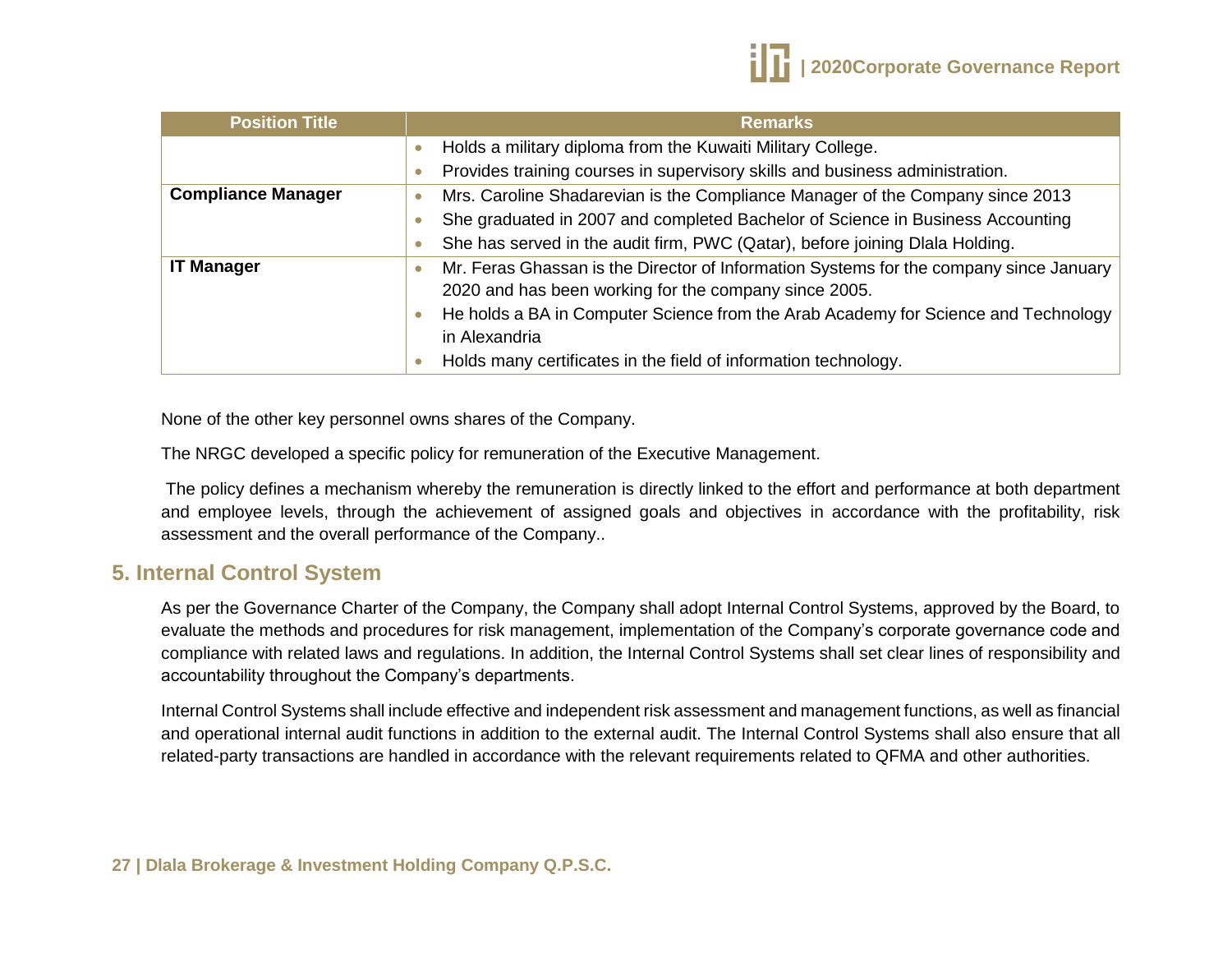

The Board of Directors undertakes full responsibility over the Company's internal control system. The Audit Committee assists the Board in this aspect by reviewing the Company's system of internal controls. The Internal Audit function submits quarterly report to the Audit Committee on this regard.

It is worth noting that the company evaluated the internal control system of the financial reports at the end of the 2020 fiscal year, the results were satisfactory, and the Exceptions were shared in the Annual report and the external Auditor's report

## <span id="page-27-0"></span>**6. Risk Management**

The purpose of risk management process is to identify major risk that may affect the Company, assess the Company's ability to take risks, develop risks identification mechanisms and implement awareness programs and ways to mitigate them. This process involves at least the following steps:

- $\triangleright$  Identification of risks with the existing and new activities of the company
- $\triangleright$  Determine the likelihood and impact of each risk according to the risk assessment criteria
- $\triangleright$  Evaluation of the risks by comparing to the risk appetite to determine if the risk is acceptable or additional actions are required
- $\triangleright$  Determine how to mitigate or avoid the risks (e.g., reduce the risk, share with another party, or avoid the risk)
- $\triangleright$  Monitor the risk and determine whether action plans were properly implemented

The Board of Directors is fully responsible on reviewing the systems of risk management of the Company, in close coordination

| <b>Department</b>     | <b>Responsible for</b>                                                                                                                                                                                                                                                                                                                                                                                                 |
|-----------------------|------------------------------------------------------------------------------------------------------------------------------------------------------------------------------------------------------------------------------------------------------------------------------------------------------------------------------------------------------------------------------------------------------------------------|
| <b>Internal Audit</b> | Monitoring and reporting management's non-compliance over the internal policies and<br>procedures of the Company to the Audit Committee<br>Prepares and executes internal audit programs to monitor, assess, provide<br>recommendations and independent assurance on the design and operating effectiveness<br>of controls to mitigate/ address the risks such as operational, strategic, financial and<br>compliance. |
| Compliance            | Management, control and reporting of compliance risk to the Chief Executive Officer and<br>report to the Board<br>Design internal control systems to monitor compliance with laws and regulations.                                                                                                                                                                                                                     |
| Legal                 | Management, control and reporting of legal risk to the Chief Executive Officer and report<br>to the Board                                                                                                                                                                                                                                                                                                              |
| Finance               | Management, control and reporting of financial risk to the Chief Executive Officer and<br>report to the Board                                                                                                                                                                                                                                                                                                          |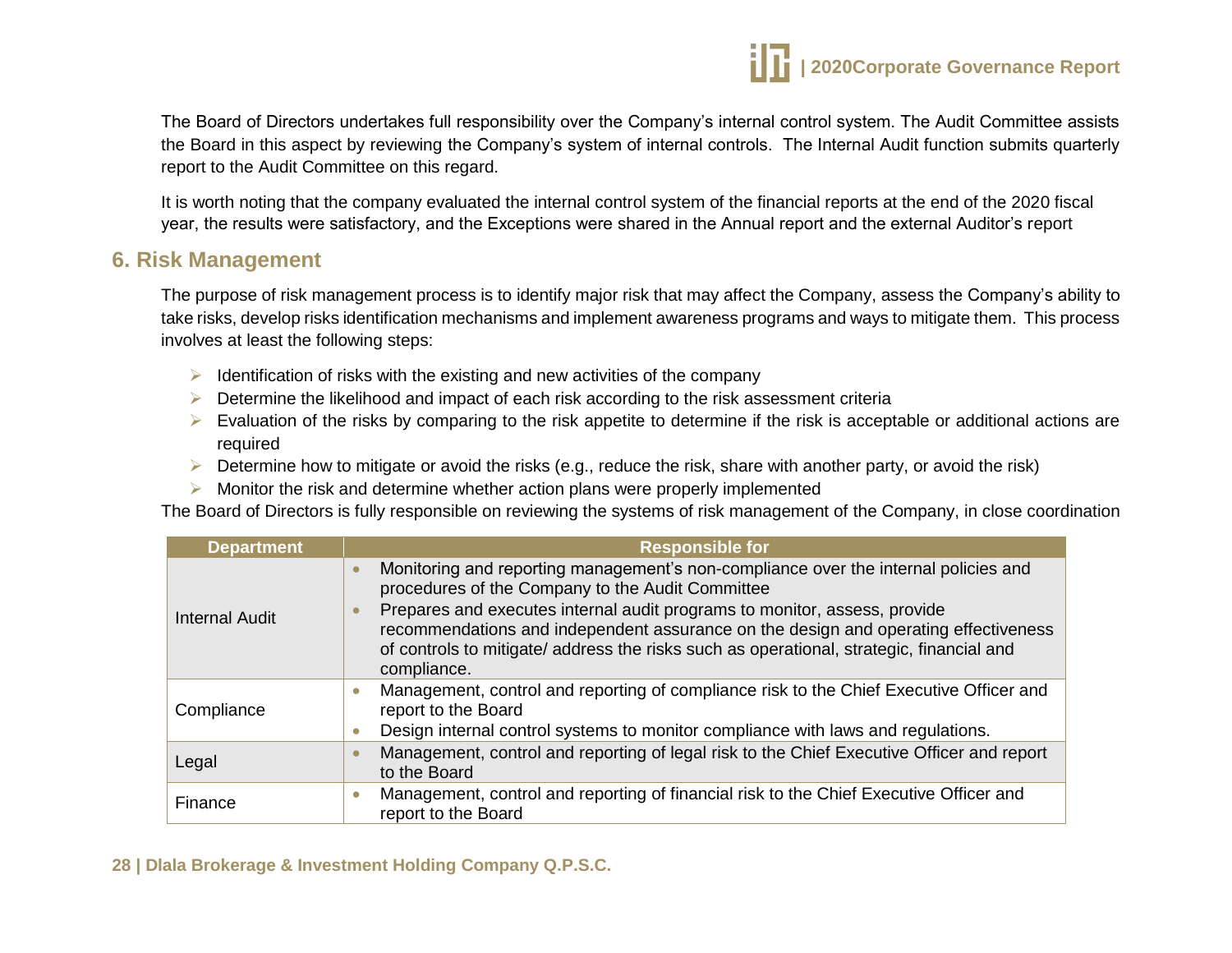

| <b>Department</b> | <b>Responsible for</b>                                                                          |  |
|-------------------|-------------------------------------------------------------------------------------------------|--|
|                   | Design internal control systems to monitor compliance with IFRS and other relevant<br>standards |  |

In DLALA Holding, respective personnel/ risk owner is responsible in identifying, compiling, reporting, and communicating risks on their respective function. Furthermore, the Company has an established Internal Audit function that provides independent assurance about effectiveness of risk management and control to the board and senior management.

The function directly reports to the Audit Committee, and for major risks identified, these are subsequently delivered to the Board.

In 2020, the Board has Engaged with an External Consultant to perform services in relation to risk management framework in order to develop and implement a fit-for-purpose Enterprise Risk Management framework that is in line with COSO Framework and ISO 31000, and other leading risk management standards.

## <span id="page-28-0"></span>**7. Internal Auditor**

The Company has an established Internal Audit Department headed by the Internal Audit Manager, Mr. Hamza Mohamed Shokry, who joined in March 2012. The Internal Audit Department is an independent function and offers assurance and consultancy services within the Company. It intends to add value to the Company's operations, improve their performance, including helping the Company accomplish its objectives by bringing a systematic, disciplined approach to evaluate and improve the effectiveness of risk management, control and governance processes.

In particular, the Internal Audit function shall:

- $\triangleright$  Review the Internal Control Systems and oversee their implementation;
- $\triangleright$  Be carried out by operationally independent, appropriately trained and competent staff; and
- $\triangleright$  Submit quarterly reports to the Audit Committee which shall include a review and assessment of the internal control system of the Company;
- $\triangleright$  Has access to all Company's activities; and
- ▶ Be independent including being independent from the day-to-day Company functioning. Its independence should be reinforced for example by having the Board determine compensation of its staff.

The appointed Internal Audit Manager directly reports to the Audit Committee and the same determines his remuneration to enhance objectivity and independence.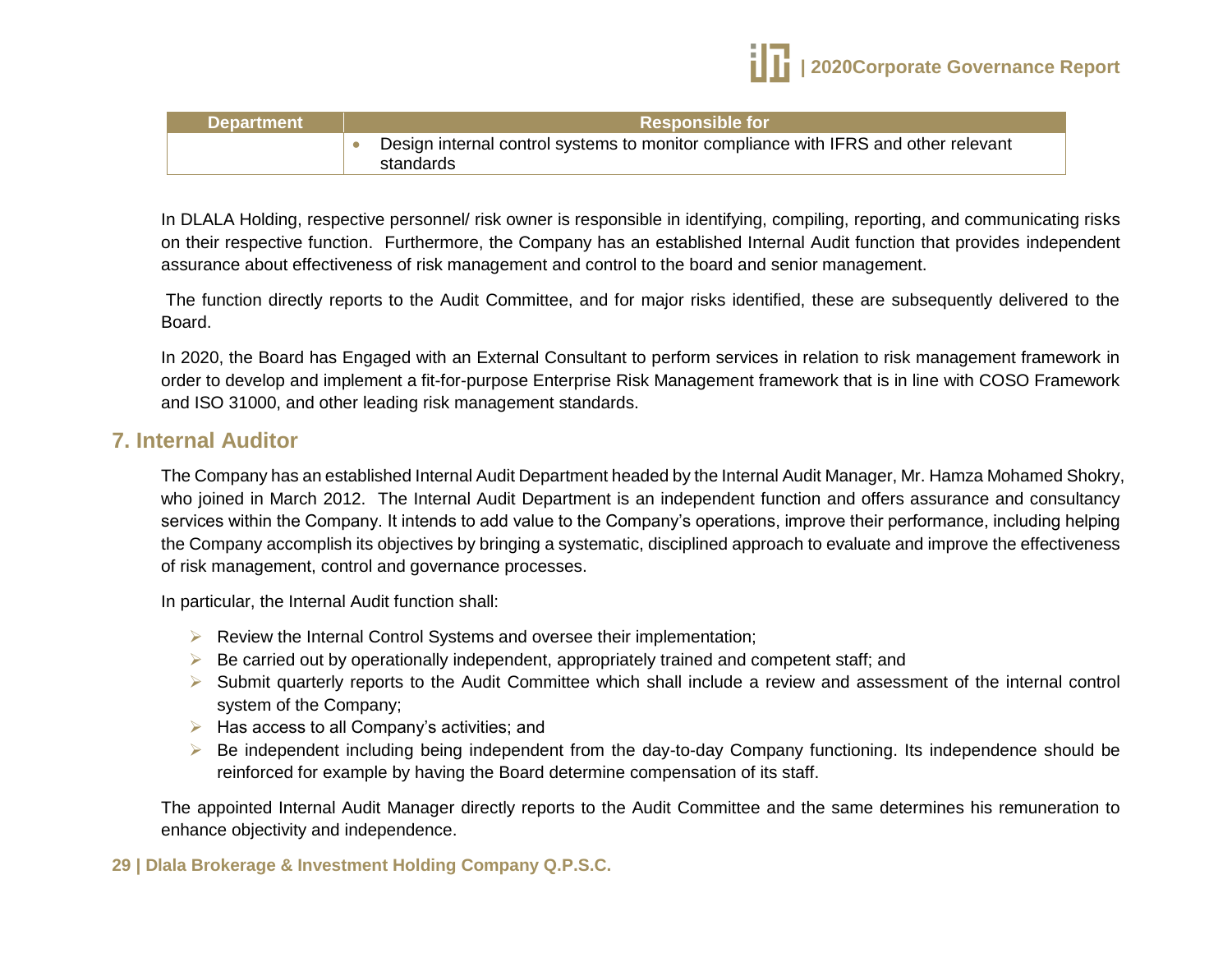

# <span id="page-29-0"></span>**8. External Auditor**

Based on the Commercial Companies Law (11) of 2015, QFMA requirements and Articles of Association of the Company, the Audit Committee of Dlala Holding should submit a recommendation to the Board for appointing an external auditor of the Company. Immediately, after the Board's approval of the recommendation, it shall be included in the Company's General Assembly agenda.

During the Ordinary General Assembly of Dlala Holding held on 2 April 2019, based on the recommendations of the Board, Ernst and Young (EY) was selected as the External Auditor for fiscal year 2019. EY was newly appointed and performed its first fiscal year audit of the Company in 2018. In addition, Dlala Holding has not employed any employee of the external audit firm during 2019.

As part of the external auditors' function, they shall inform the Board, in writing, about any risk to which the Company is exposed to or expected to be exposed to, and about all of the violations immediately upon identification, as well as sending a copy of that notice to QFMA. In this case, the External Auditor shall have the right to invite the General Assembly to convene pursuant to the Law provisions in this regard, provided they inform QFMA thereof.

The External Auditor shall also attend the General Assembly meetings to present their report and answer shareholders' questions. The External Auditor plays a fundamental role in the Company and conducts the review and the audit of the financial statements quarterly and annually according to the relevant International Standards on Auditing. The External Auditor shall also present his reports to the Board of Directors and the General Assembly as well as sending a copy to QFMA in line with QFMA requirements.

# <span id="page-29-1"></span>**9. Disclosure and Transparency**

Dlala Holding ensures that timely and accurate disclosure are made on all material matters, that is including its financial position, performance, ownership, and governance. It also ensure its compliance to all disclosure requirements and it furnishes all financial information and audit reports.

As of 31 December 2020, Dlala Holding has over nine thousand (9,000) shareholders and the following are the major shareholders with percentage of ownership: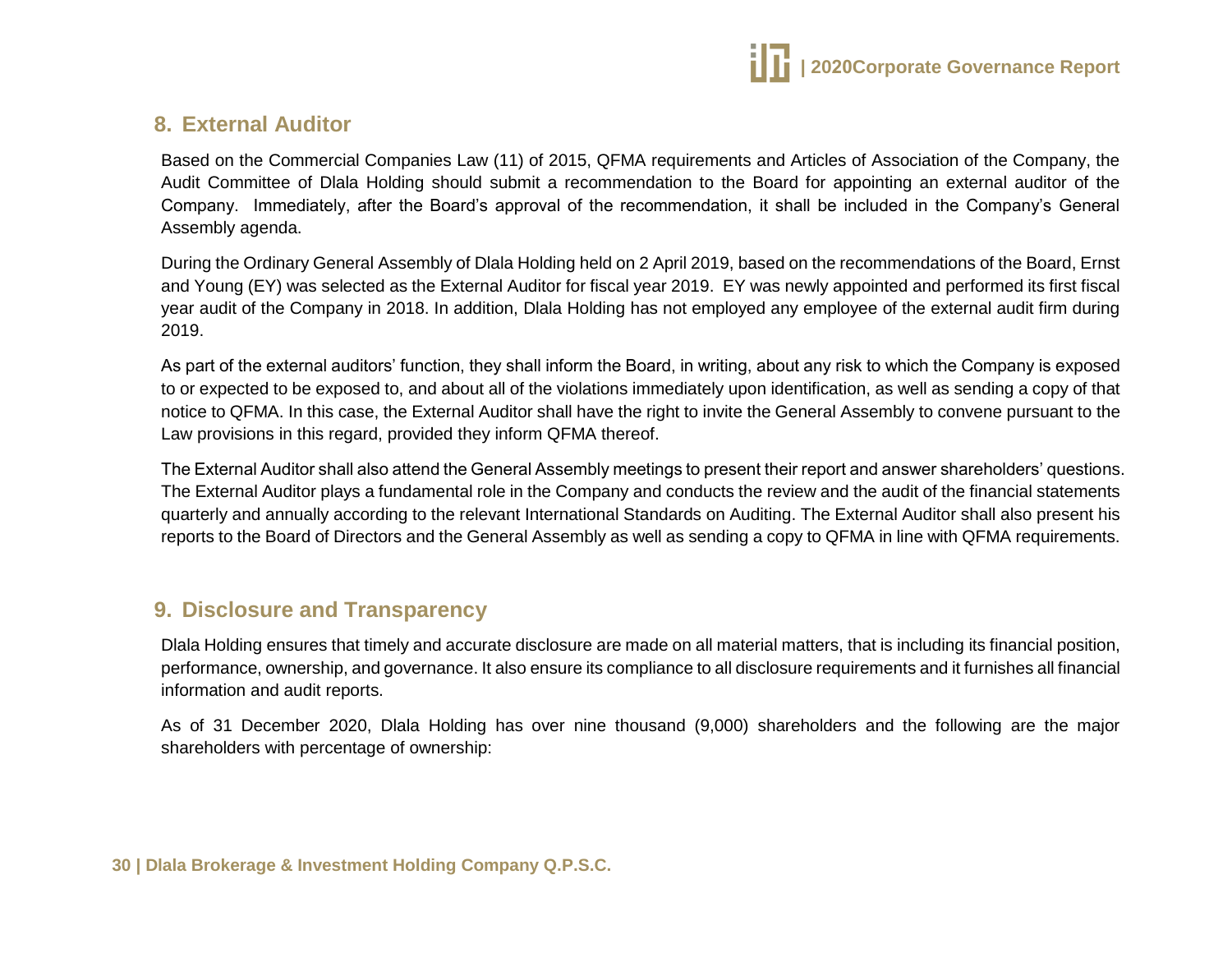| / No. Z  | Shareholder                                   | Ownership |
|----------|-----------------------------------------------|-----------|
|          | Mr. Ali Bin Hussain Al-Sada                   | 5%        |
| 2        | <b>Investment Fund of Qatari Armed Forces</b> | 5%        |
| 3        | Shahd Ali Hussain Al-Sada                     | 5%        |
| $\Delta$ | Wadi Al Sail Fund                             | 5%        |

Through the Sections 2 and 3 of this report, Dlala Holding has disclosed the Board members and Senior Executive Management key personnel's scientific and practical experiences.

The Company did not enter into any transactions with related party that may conflict with the Company's interest during 2020

The Company has also developed a policy over insider trading that ensures that Board members, Senior Executive Management, all Insiders, their spouses and minor children must disclose any trading and transaction they carry out involving the Company's shares and any other securities.

During the fiscal year 2020, 11 legal cases occurred with the following details:

| <b>Description</b>                                             | No. of cases |
|----------------------------------------------------------------|--------------|
| Cases raised by Dlala & its subsidiaries against other parties | 6            |
| Cases raised against Dlala & its subsidiaries by other parties | 5            |
| <b>Total</b>                                                   | 11           |

- A decision was issued in Case No. (01/2019) against Dlala Brokerage Company at the Accounting Committee of the Qatar Financial Markets Authority with a fine of 7,000,000 Qatari riyals. The decision was appealed to the Grievances Committee, which issued a decision to reduce the fine to (1,000,000) Qatari riyals.
- $\triangleright$  The remaining cases are under consideration and deliberation with the Criminal Court, the College of Civil Court, the Execution Court, and the Accounting Committee of the Qatar Financial Markets Authority.

Based on Article 4 of QFMA's Corporate Governance Code, Dlala Holding has disclosed the following on the respective sections of this report: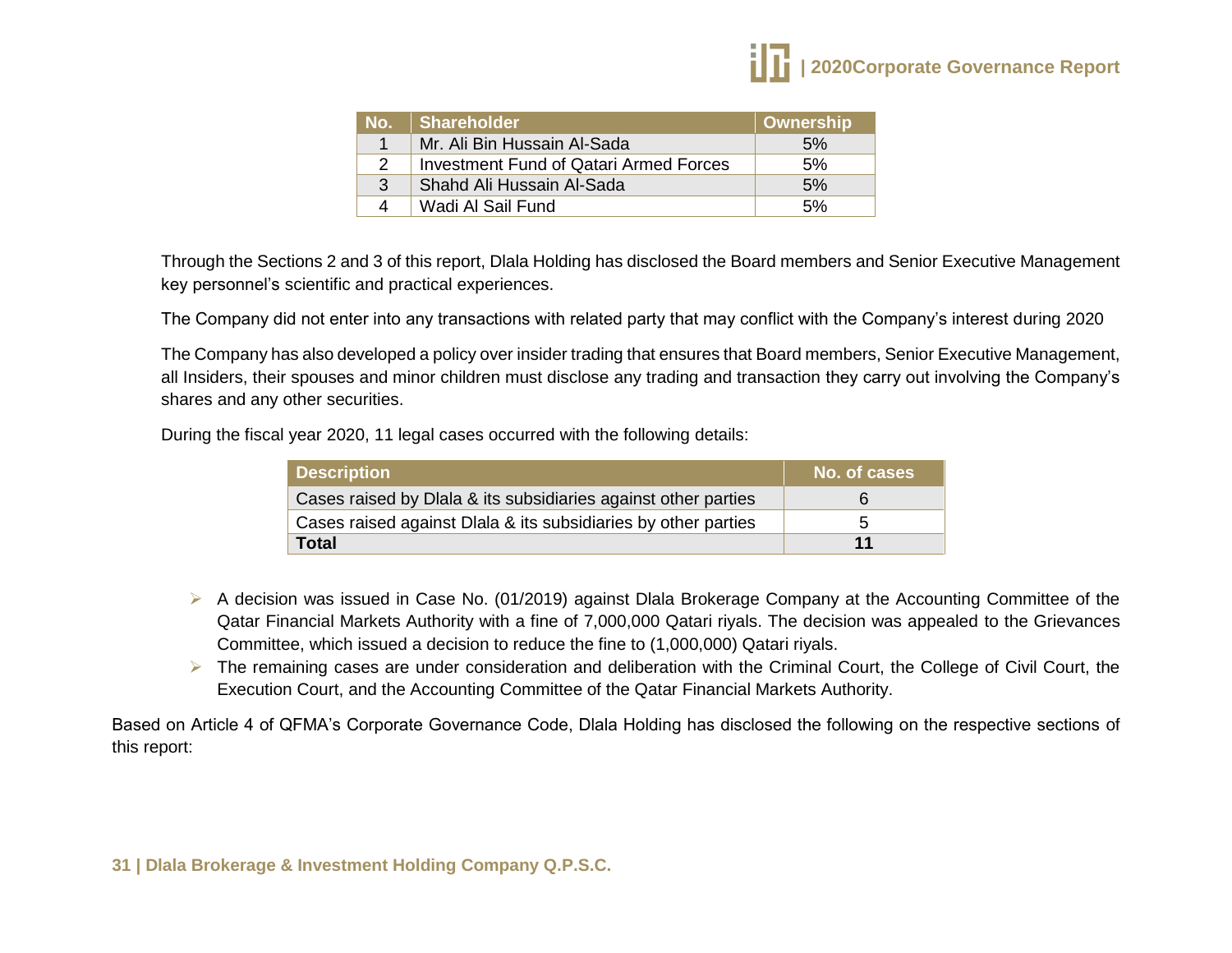

| No.            | <b>Disclosure</b>                                                                                                                                                                                                                                                                                                                                                                                                                                                                                                        | <b>Section</b>                                                                                                |
|----------------|--------------------------------------------------------------------------------------------------------------------------------------------------------------------------------------------------------------------------------------------------------------------------------------------------------------------------------------------------------------------------------------------------------------------------------------------------------------------------------------------------------------------------|---------------------------------------------------------------------------------------------------------------|
| $\mathbf 1$    | The procedures followed by the Company in implementing the<br>provisions of this Code.                                                                                                                                                                                                                                                                                                                                                                                                                                   | Section 1. Overview                                                                                           |
| $\overline{2}$ | The disclosure of any violations committed during the Year<br>including violations and sanctions imposed because of non-<br>compliance with implementation of any of principles or<br>provisions of this Code, their reasons, the remedial measures<br>taken and measures to avoid the same in the future.                                                                                                                                                                                                               | Section 1. Overview and,<br>Respective sections of the report                                                 |
| 3              | The disclosure of the information relating to Board members and<br>its Committees, Senior Executive Management in the Company,<br>their responsibilities, powers and activities during the Year, as<br>well as their remunerations.                                                                                                                                                                                                                                                                                      | Section 2. The Board of Directors<br>Section 3. The Board Committee<br>Section 4. Senior Executive Management |
| 4              | The disclosure of the procedures of risk management and<br>Internal Control of the Company including the supervision of the<br>financial affairs, investments, and any relevant information.                                                                                                                                                                                                                                                                                                                             | Section 5. Internal Control System<br>Section 6. Risk Management                                              |
| 5              | The committees' works, including number of meetings and their<br>recommendations.                                                                                                                                                                                                                                                                                                                                                                                                                                        | Section 3. The Board Committee                                                                                |
| 6              | Disclosure of the procedures followed by the Company in<br>determining, evaluating and managing risks, a comparative<br>analysis of the Company's risk factors and discussion of the<br>systems in place to confront drastic or unexpected market<br>changes.                                                                                                                                                                                                                                                            | Section 6. Risk Management                                                                                    |
| $\overline{7}$ | Disclosure of the performance assessment of the Board,<br>compliance of its members in achieving the Company's interest,<br>doing the committee's works, and their attending of the Board<br>and Committees. Disclosure of the performance assessment of<br>the Senior Executive Management in implementing the Internal<br>Controls system and risk management including identification of<br>number of appeals, complaints, proposals, notifications and the<br>way used by the Board to handle the regulatory issues. | Section 2. The Board of Directors<br>Section 3. The Board Committee<br>Section 4. Senior Executive Management |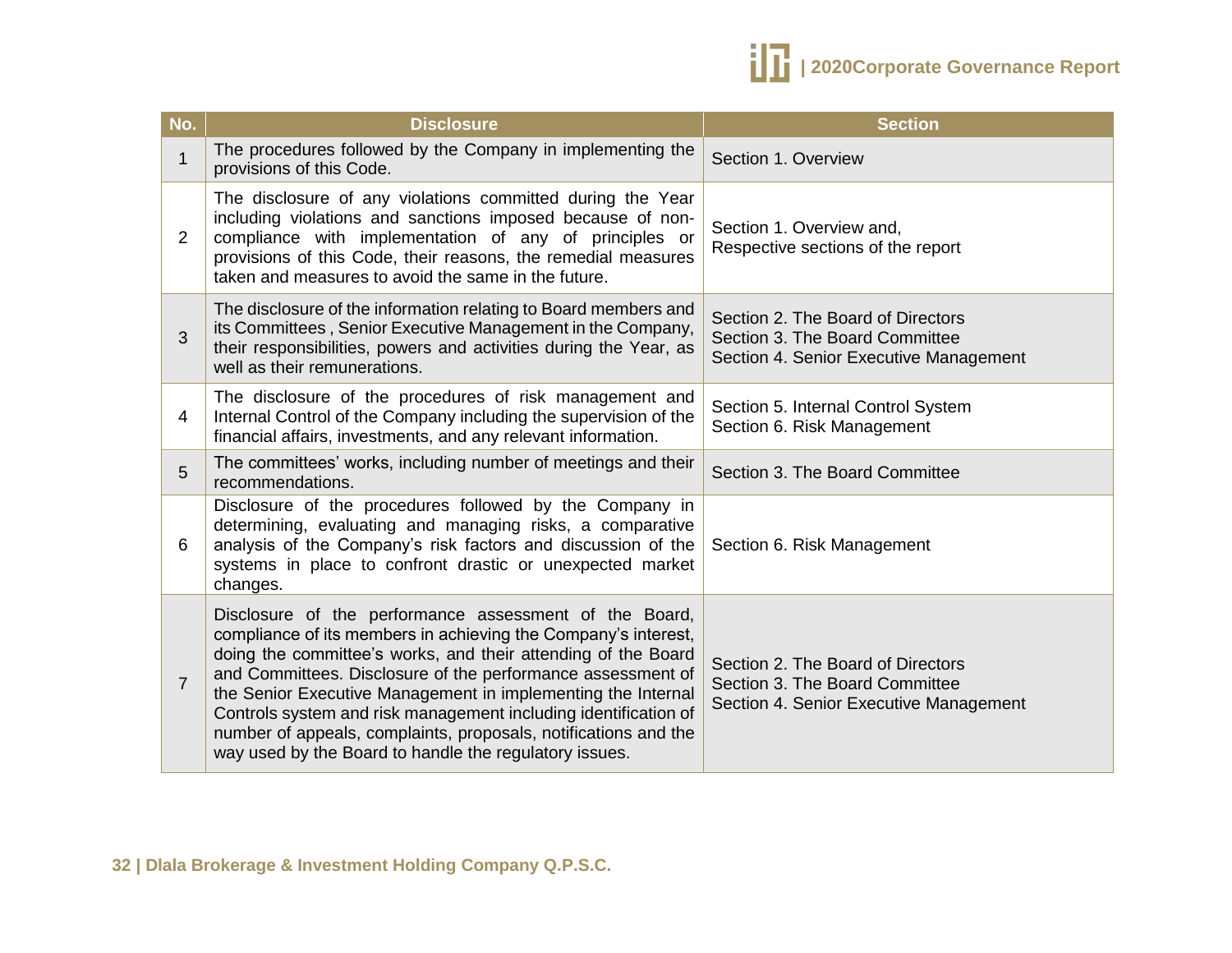

| No. | <b>Disclosure</b>                                                                                                                                                                                                                                                                                                                                                                             | <b>Section</b>                                                                         |
|-----|-----------------------------------------------------------------------------------------------------------------------------------------------------------------------------------------------------------------------------------------------------------------------------------------------------------------------------------------------------------------------------------------------|----------------------------------------------------------------------------------------|
| 8   | Disclosure of the Internal Controls failures, wholly or partly, or<br>weaknesses in its implementation, contingencies that have<br>affected or may affect the Company's financial performance, and<br>the procedures followed by the Company in addressing Internal<br>Controls failures (especially such problems as disclosed in the<br>Company's annual reports and financial statements). | Section 3. The Board Committee (Audit Committee)<br>Section 5. Internal Control System |
| 9   | Disclosure of the Company's compliance with applicable market<br>listing and disclosure rules and requirements.                                                                                                                                                                                                                                                                               | Section 1. Overview and,<br>Respective sections of the report                          |
| 10  | Disclosure of any conflict or dispute in which the Company is a<br>party including arbitration and lawsuits.                                                                                                                                                                                                                                                                                  | Section 9. Disclosure and Transparency                                                 |
| 11  | Disclosure of operations and transactions entered into by the<br>Company with any "Related Party".                                                                                                                                                                                                                                                                                            | Section 9. Disclosure and Transparency                                                 |

# <span id="page-32-0"></span>**10. Shareholders' and Stakeholders' Rights**

The Company is committed to protect the rights of its shareholders and stakeholders to achieve better performance. Following approach were adopted by the Company in order to enhance the rights of the Company's shareholders and stakeholders:

#### **Shareholders' Rights to Assembly meetings and their participation**

The Articles of Association of the Company included the following:

- 1. Shareholders who own 10% of the Company's capital shall have the right to request to convene the General Assembly. The shareholders representing at least 25% of the Company's capital shall be entitled to invite Extraordinary General Assembly to convene in accordance with the Commercial Companies Law No. 11 of 2015 and QFMA requirements.
- 2. Right of shareholders to discuss agenda items, raise questions, receive answers and take decisions.
- 3. Right to attend and vote by proxy in accordance with the relevant laws and regulations.

For effective participation of the shareholders, Dlala Holding ensure that it holds its meetings in places in the capital Doha at appropriate time. The Company provides sufficient time for shareholders and stakeholders with all information related to the agenda to enable them to make their decisions. The results of the General Assembly is disclosed immediately to the relevant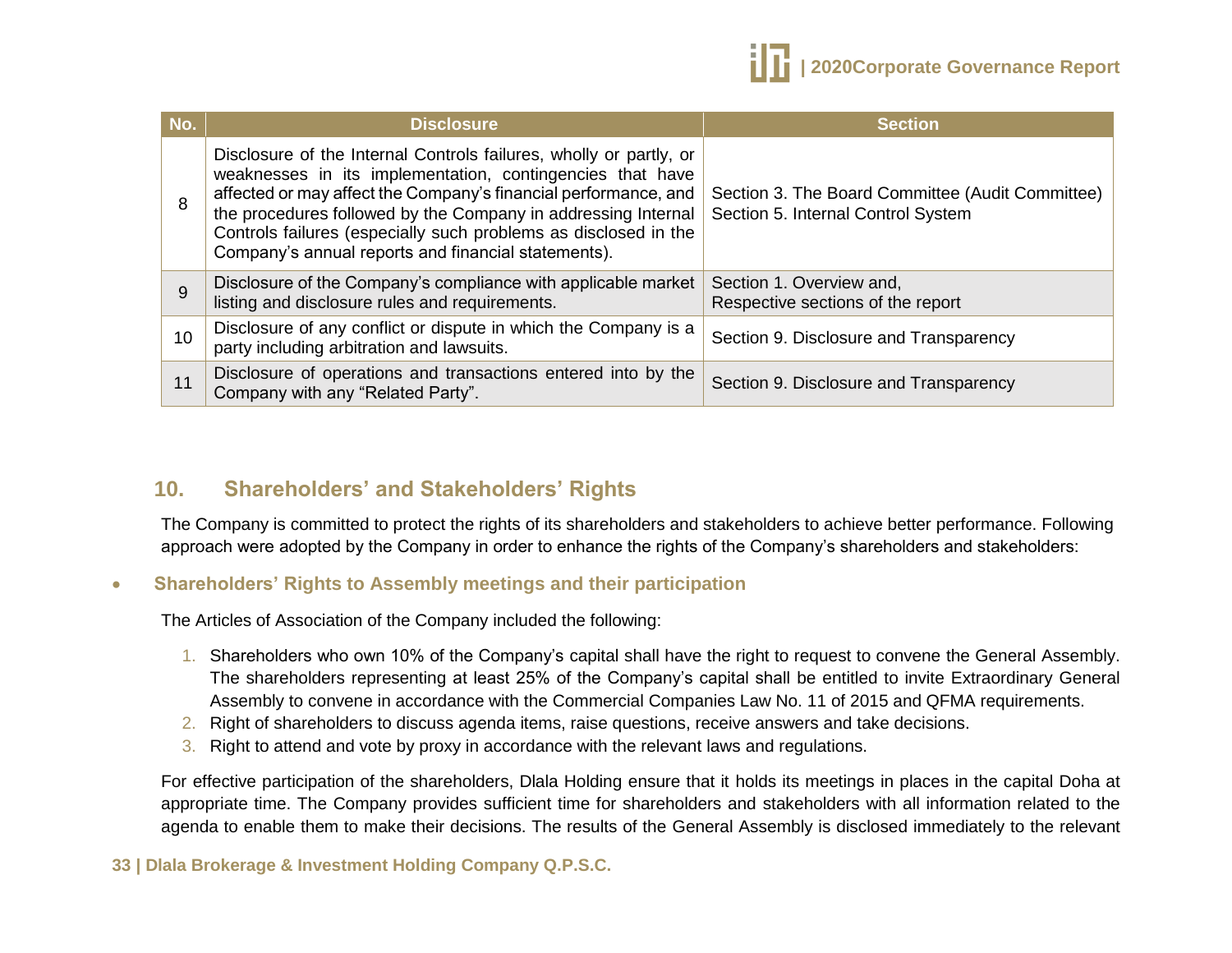authorities and published on the website. In addition, a copy of the minutes of the meeting is submitted with the relevant authorities immediately after approval.

#### **Distribution of profits and minority shareholders' rights**

The Articles of Association of the Company stated the minimum percentage of net profits to be distributed to shareholders from net profits after deduction of statutory reserve and voluntary reserve. The shareholder shall be entitled to his share of profits in accordance with the regulations such as the QFMA, Company Commercial Law and Qatar Exchange. Moreover, in line with the regulations, the Company has developed a Dividend Policy.

The Company has a specific mechanism to protect the shareholders' rights in general and the minority in particular, in the event that the company enters into significant transactions that may harm their interests or impair their ownership of the Company's capital as mentioned in the Articles of Association.

#### **Rights of stakeholders other than shareholders**

The Company is committed to preserving and respecting the rights of its stakeholders. Each interested party in the Company may request information relevant to its interest. The Company shall be obliged to provide the required information in a timely manner to the extent that it does not threaten the interests of others, or harm the Company's interests. It should be noted that the Company's internal policies and procedures include the following:

- Respect the rights of stakeholders and enable stakeholders involved in governance to obtain reliable, adequate and relevant information on a timely and regular basis.
- $\triangleright$  Ensure that employees are treated in accordance with the principles of justice and equality without any discrimination on grounds of race, sex or religion.
- $\triangleright$  Remuneration policy to grant incentives to employees and management of the company to work always in the interest of the company. This policy should take into account the company's long-term performance.
- $\triangleright$  A mechanism that allows employees of the company to inform the board of suspicious actions in the company when such actions are not valid or illegal or harmful to the company. Secure the confidentiality and protection from any adverse or negative reaction against the amount of other staff or superiors.